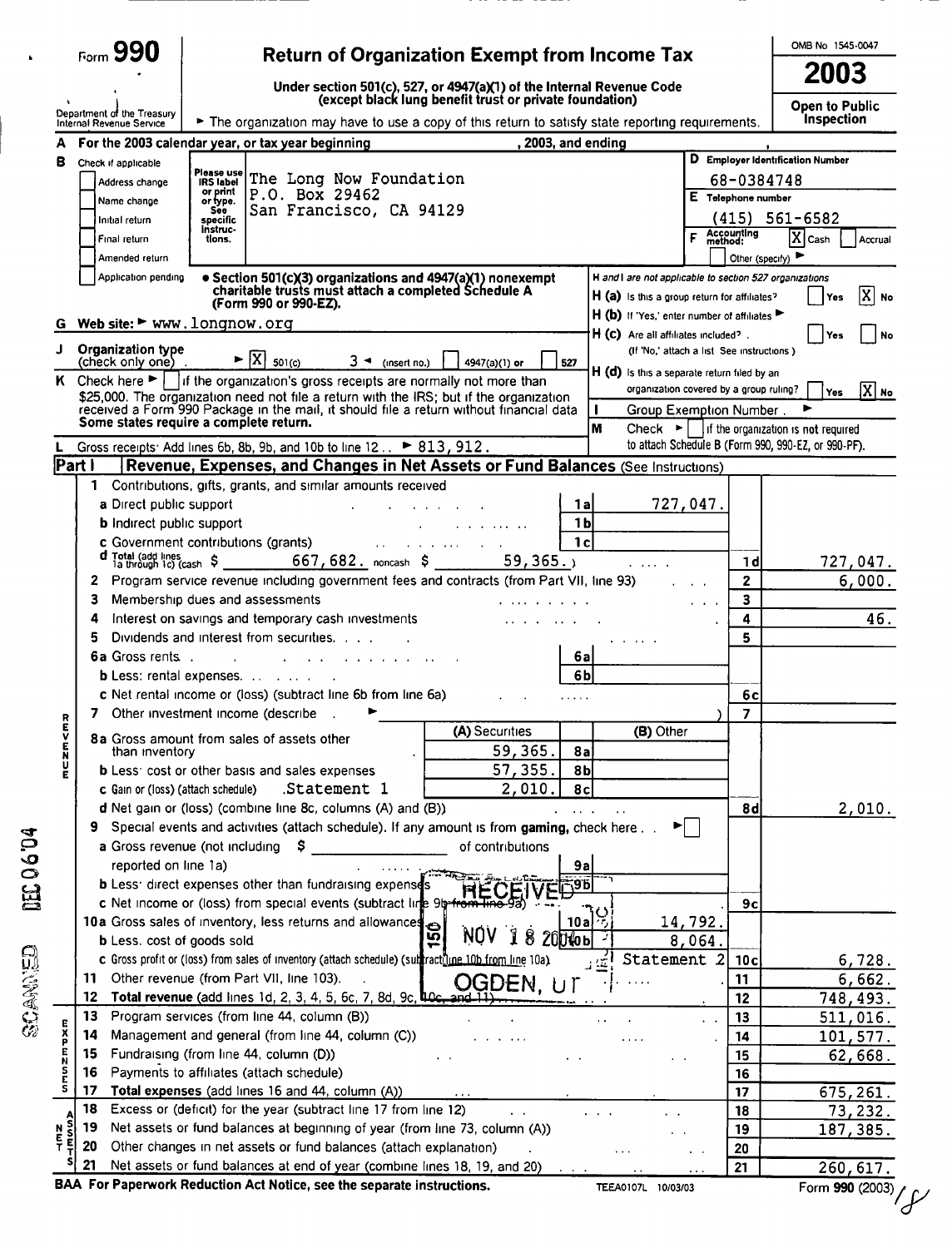Page 2

Form 990 (2003) The Long Now Foundation 68-0384748 Statement of Functional Expenses All organizations must complete column (A). Columns (B), (C), and (D) are required for section 501(c)(3) and (4) organizations and section 4947(a)(1) nonexempt charitable trusts but optiona  $\overline{\mathsf{PartII}}$ Do not include amounts reported on line (B) Program (C) Management (D) Fundraising (A) Total 6b. 8b. 9b. 10b. or 16 of Part I and general Services 22 Grants and allocations (att sch) (cash S Ś  $22$ non-cash  $\overline{23}$ 23 Specific assistance to individuals (att sch) Benefits paid to or for members (att sch)  $\overline{24}$  $24$ 94.647  $37.189$  $30.939$  $26.519.$  $25$ Compensation of officers, directors, etc.  $\overline{25}$  $3.750.$  $82.248.$  $74.123$  $4.375$ 26 Other salaries and wages 26  $\overline{27}$ 27 Pension plan contributions  $1,391$  $1.192.$  $6.968$ 4,385. 28 Other employee benefits. 28 15,101  $9.502.$  $3,015$ 2,584 29 Pavroll taxes 29 30 30 Professional fundraising fees 2.035 2,035  $31$ Accounting fees.  $31$ 32  $32$ Legal fees 63.444 63,444 Supplies 33  $33$  $2.098$ 749  $1,349$ 34 Telephone 34  $3, 291.$ 35  $2.486.$ 21  $784$  $35$ Postage and shipping  $\overline{36}$  $44.117.$  $\overline{27.761}$  $8,807$ 7,549 36 Occupancy Equipment rental and maintenance 37  $37$ 75 Printing and publications 38 75 38 15,592  $.971$  $11.$ 3,621 39 39 Travel 4.256. 4.256. 40 Conferences, conventions, and meetings 40  $\overline{551}$ 41 551 41 Interest Depreciation, depletion, etc (attach schedule) 42 42 Other expenses not covered above (itemize): 43 275.075. 45, 473 20,290.  $43a$ 340,838. a See Statement 3  $43<sub>b</sub>$  $\mathbf b$ 43<sub>c</sub> 43d 43e Total functional expenses (add lines 22 - 43)<br>Organizations completing columns (B) - (D),<br>carry these totals to lines 13 - 15  $\mathbf{A}$ 675,261 511,016 101,577 62,668. М Joint Costs. Check  $\blacktriangleright$  | If you are following SOP 98-2. Are any joint costs from a combined educational campaign and fundraising solicitation reported in (B) Program services?  $\blacktriangleright \Box$  Yes  $[X]$  No ; (ii) the amount allocated to Program services If 'Yes,' enter (i) the aggregate amount of these joint costs Ś.  $\mathsf{S}$ ; (iii) the amount allocated to Management and general  $\overline{\mathsf{s}}$ ; and (iv) the amount allocated to Fundraising \$ **Fart III** Statement of Program Service Accomplishments **Program Service Expenses** What is the organization's primary exempt purpose? > See Statement 4 (Required for 501( $c$ )(3) and<br>(4) organizations and<br>4947(a)(1) trusts, but<br>optional for others) All organizations must describe their exempt purpose achievements in a clear and concise manner. State the number of<br>clients served, publications issued, etc. Discuss achievements that are not measurable (Section 501(c)(3) a See Statement 5  $511,016.$ (Grants and allocations S (Grants and allocations \$ (Grants and allocations \$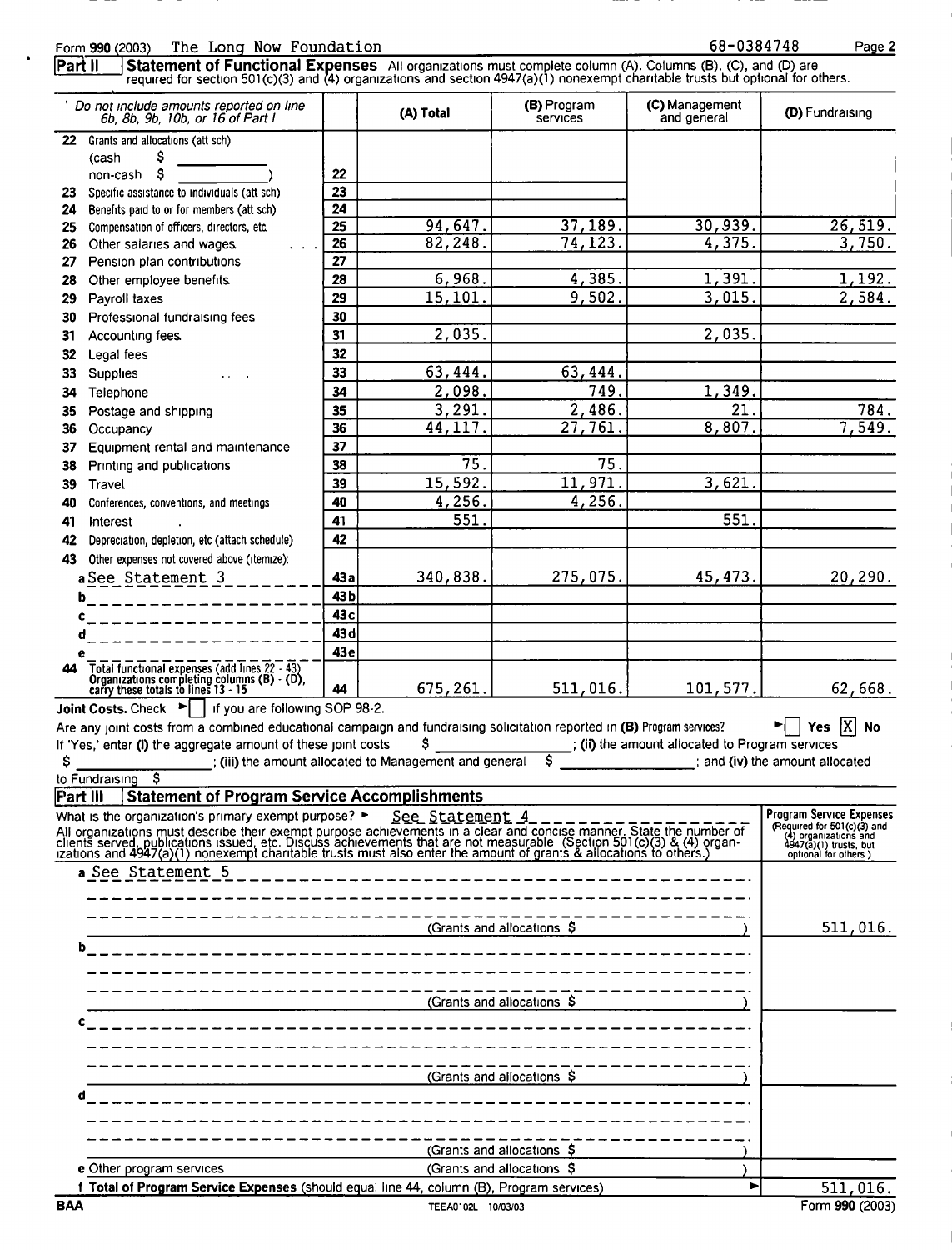Part IV | Balance Sheets (See Instructions)

|                 |     | Note: Where required, attached schedules and amounts within the description<br>column should be for end-of-year amounts only. |                                                                                                                                                                                                                                   | (A)<br>Beginning of year |                 | (B)<br>End of year |
|-----------------|-----|-------------------------------------------------------------------------------------------------------------------------------|-----------------------------------------------------------------------------------------------------------------------------------------------------------------------------------------------------------------------------------|--------------------------|-----------------|--------------------|
|                 |     | 45 Cash - non-interest-bearing                                                                                                |                                                                                                                                                                                                                                   | 51,409.                  | 45              | 1,001.             |
|                 |     | 46 Savings and temporary cash investments and the same state.                                                                 |                                                                                                                                                                                                                                   | 176.                     | 46              | 119,358.           |
|                 |     |                                                                                                                               |                                                                                                                                                                                                                                   |                          |                 |                    |
|                 |     | 47a Accounts receivable.                                                                                                      | 47a                                                                                                                                                                                                                               |                          |                 |                    |
|                 |     | <b>b</b> Less: allowance for doubtful accounts                                                                                | 47b                                                                                                                                                                                                                               |                          | 47 <sub>c</sub> |                    |
|                 |     |                                                                                                                               |                                                                                                                                                                                                                                   |                          |                 |                    |
|                 |     | 48 a Pledges receivable                                                                                                       | 48а                                                                                                                                                                                                                               |                          |                 |                    |
|                 |     | <b>b</b> Less: allowance for doubtful accounts                                                                                | 48 bl                                                                                                                                                                                                                             |                          | 48 c            |                    |
|                 |     | 49 Grants receivable                                                                                                          |                                                                                                                                                                                                                                   |                          | 49              |                    |
|                 |     | Receivables from officers, directors, trustees, and key                                                                       |                                                                                                                                                                                                                                   |                          |                 |                    |
| <b>ASSETS</b>   |     | employees (attach schedule)                                                                                                   |                                                                                                                                                                                                                                   |                          | 50              |                    |
|                 |     | 51 a Other notes & Ioans receivable (attach sch)                                                                              | 51 al                                                                                                                                                                                                                             |                          |                 |                    |
|                 |     | <b>b</b> Less: allowance for doubtful accounts $\ldots$                                                                       | 51 bl                                                                                                                                                                                                                             |                          | 51 c            |                    |
|                 |     | 52 Inventories for sale or use                                                                                                | $\mathbf{r}$ . The second particle is a set of the second second second second second second second second second second second second second second second second second second second second second second second second second |                          | 52              |                    |
|                 |     | 53 Prepaid expenses and deferred charges                                                                                      |                                                                                                                                                                                                                                   |                          | 53              |                    |
|                 | 54  | Investments - securities (attach schedule) $\blacktriangleright \Box$ Cost                                                    |                                                                                                                                                                                                                                   |                          | 54              |                    |
|                 |     | 55a Investments - land, buildings, & equipment: basis $\vert$ 55a                                                             |                                                                                                                                                                                                                                   |                          |                 |                    |
|                 |     |                                                                                                                               |                                                                                                                                                                                                                                   |                          |                 |                    |
|                 |     | <b>b</b> Less: accumulated depreciation<br>(attach schedule)                                                                  | 55 <sub>b</sub>                                                                                                                                                                                                                   |                          | 55 <sub>c</sub> |                    |
|                 |     | 56 Investments $-$ other (attach schedule) $\ldots \ldots$                                                                    |                                                                                                                                                                                                                                   |                          | 56              |                    |
|                 |     | 57 a Land, buildings, and equipment. basis                                                                                    | <b>57ai</b><br>135,800.                                                                                                                                                                                                           |                          |                 |                    |
|                 |     | <b>b</b> Less, accumulated depreciation                                                                                       |                                                                                                                                                                                                                                   |                          |                 |                    |
|                 |     | Statement 6<br>(attach schedule)                                                                                              | 57 <sub>b</sub>                                                                                                                                                                                                                   | 135,800.                 | 57c             | 135,800.           |
|                 |     | 58 Other assets (describe > See Statement 7                                                                                   |                                                                                                                                                                                                                                   |                          | 58              | 7,699.             |
|                 |     | 59 Total assets (add lines 45 through 58) (must equal line 74)                                                                |                                                                                                                                                                                                                                   | 187,385                  | 59              | 263,858.           |
|                 |     | 60 Accounts payable and accrued expenses                                                                                      |                                                                                                                                                                                                                                   |                          | 60              |                    |
|                 | 61  | Grants payable                                                                                                                |                                                                                                                                                                                                                                   |                          | 61              |                    |
|                 | 62  | Deferred revenue                                                                                                              |                                                                                                                                                                                                                                   |                          | 62              |                    |
|                 |     | 63 Loans from officers, directors, trustees, and key employees (attach schedule).                                             |                                                                                                                                                                                                                                   |                          | 63              |                    |
| ABILIT          |     | 64a Tax-exempt bond liabilities (attach schedule)                                                                             |                                                                                                                                                                                                                                   |                          | 64a             |                    |
|                 |     |                                                                                                                               |                                                                                                                                                                                                                                   |                          | 64b             |                    |
| Ė<br>S          |     | 65 Other liabilities (describe > See Statement 8                                                                              |                                                                                                                                                                                                                                   |                          | 65              | 3,241.             |
|                 |     | 66 Total liabilities (add lines 60 through 65)                                                                                |                                                                                                                                                                                                                                   | 0.                       | 66              | 3, 241.            |
|                 |     | Organizations that follow SFAS 117, check here $\blacktriangleright$ $ X $ and complete lines 67                              |                                                                                                                                                                                                                                   |                          |                 |                    |
| È<br>т          |     | through 69 and lines 73 and 74.                                                                                               |                                                                                                                                                                                                                                   |                          |                 |                    |
|                 | 67  | Unrestricted.                                                                                                                 |                                                                                                                                                                                                                                   | 187,385.                 | 67              | 260, 617.          |
| へいさん            | 68  | Temporarily restricted                                                                                                        |                                                                                                                                                                                                                                   |                          | 68              |                    |
|                 | 69  | Permanently restricted                                                                                                        |                                                                                                                                                                                                                                   |                          | 69              |                    |
| R               |     | Organizations that do not follow SFAS 117, check here ►                                                                       | and complete lines                                                                                                                                                                                                                |                          |                 |                    |
|                 |     | 70 through 74.                                                                                                                |                                                                                                                                                                                                                                   |                          |                 |                    |
| <b>SZCF</b>     |     | 70 Capital stock, trust principal, or current funds                                                                           |                                                                                                                                                                                                                                   |                          | 70              |                    |
|                 | 71  | Paid-in or capital surplus, or land, building, and equipment fund                                                             |                                                                                                                                                                                                                                   |                          | 71              |                    |
| <b>DECISION</b> | 72  | Retained earnings, endowment, accumulated income, or other funds                                                              |                                                                                                                                                                                                                                   |                          | 72              |                    |
|                 | 73. | Total net assets or fund balances (add lines 67 through 69 or lines 70 through                                                |                                                                                                                                                                                                                                   |                          |                 |                    |
|                 |     | 72; column (A) must equal line 19, column (B) must equal line 21)                                                             |                                                                                                                                                                                                                                   | 187,385.                 | 73              | 260, 617.          |
|                 |     | 74 Total liabilities and net assets/fund balances (add lines 66 and 73)                                                       |                                                                                                                                                                                                                                   | 187, 385.                | 74              | 263,858.           |

Form 990 is available for public inspection and, for some people, serves as the primary or sole source of information about a particular<br>organization. How the public perceives an organization in such cases may be determine

BAA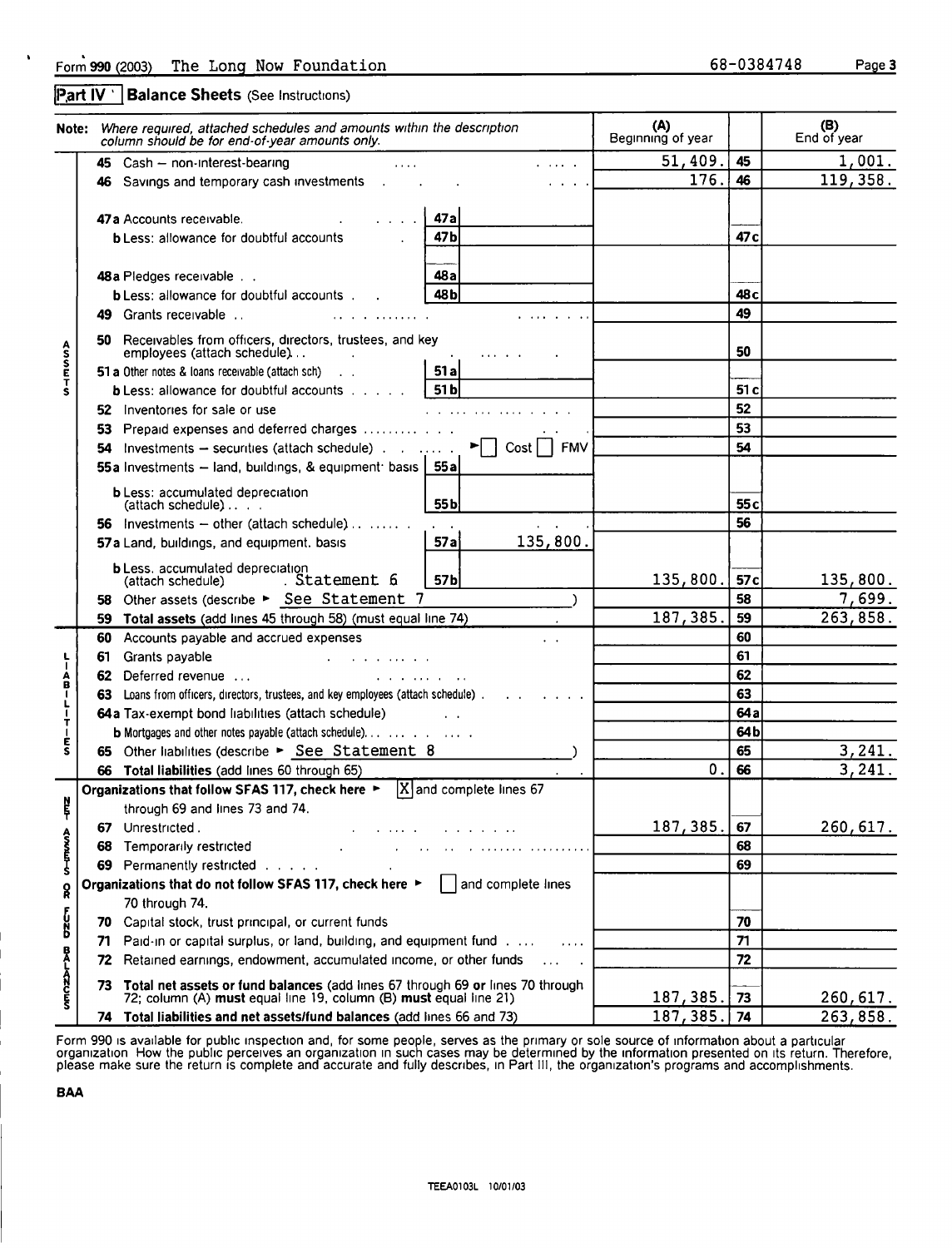| Part IV-A Reconciliation of Revenue per Audited<br><b>Financial Statements with Revenue</b><br>per Return (See Instructions.) |                                                                                                                    |             | Part IV-B Reconciliation of Expenses per Audited<br><b>Financial Statements with Expenses</b><br>per Return |   |                                                                      |                                                                                |              |                                                |
|-------------------------------------------------------------------------------------------------------------------------------|--------------------------------------------------------------------------------------------------------------------|-------------|-------------------------------------------------------------------------------------------------------------|---|----------------------------------------------------------------------|--------------------------------------------------------------------------------|--------------|------------------------------------------------|
| a                                                                                                                             | Total revenue, gains, and other support<br>per audited financial statements.                                       | a           | N/A                                                                                                         | a | Total expenses and losses per audited<br>financial statements        |                                                                                | $\mathbf{a}$ | N/A                                            |
| b                                                                                                                             | Amounts included on line a but<br>not on line 12, Form 990:                                                        |             |                                                                                                             | b | Amounts included on line a but not<br>on line 17, Form 990.          |                                                                                |              |                                                |
|                                                                                                                               | (1) Net unrealized<br>gains on<br>investments<br>s                                                                 |             |                                                                                                             |   | (1) Donated serv-<br>ices and use<br>s<br>of facilities              |                                                                                |              |                                                |
|                                                                                                                               | (2) Donated serv-<br>ices and use<br>of facilities                                                                 |             |                                                                                                             |   | (2) Prior year adjust-<br>ments reported on<br>line 20, Form 990     |                                                                                |              |                                                |
|                                                                                                                               | (3) Recoveries of prior<br>s<br>year grants                                                                        |             |                                                                                                             |   | (3) Losses reported on<br>line 20, Form 990                          |                                                                                |              |                                                |
|                                                                                                                               | (4) Other (specify):                                                                                               |             |                                                                                                             |   | (4) Other (specify):                                                 |                                                                                |              |                                                |
|                                                                                                                               |                                                                                                                    |             |                                                                                                             |   |                                                                      |                                                                                |              |                                                |
|                                                                                                                               | Add amounts on lines (1) through (4)                                                                               | b           |                                                                                                             |   | Add amounts on lines (1) through (4)                                 | $\blacktriangleright$                                                          | $\mathbf b$  |                                                |
| c                                                                                                                             | Line a minus line b                                                                                                | $\mathbf c$ |                                                                                                             | c | Line a minus line <b>b</b> .                                         |                                                                                | $\mathbf c$  |                                                |
| d                                                                                                                             | Amounts included on line 12,<br>Form 990 but not on line a:                                                        |             |                                                                                                             | d | Amounts included on line 17,<br>Form 990 but not on line a:          |                                                                                |              |                                                |
|                                                                                                                               | (1) Investment expenses<br>not included on line<br>6b, Form 990                                                    |             |                                                                                                             |   | (1) Investment expenses<br>not included on line<br>6b, Form 990<br>s |                                                                                |              |                                                |
|                                                                                                                               | (2) Other (specify)                                                                                                |             |                                                                                                             |   | (2) Other (specify):                                                 |                                                                                |              |                                                |
|                                                                                                                               |                                                                                                                    |             |                                                                                                             |   |                                                                      |                                                                                |              |                                                |
|                                                                                                                               | ▶<br>Add amounts on lines (1) and (2)                                                                              | d           |                                                                                                             |   | Add amounts on lines (1) and (2)                                     |                                                                                | d            |                                                |
| е                                                                                                                             | Total revenue per line 12, Form<br>990 (line c plus line d)                                                        |             |                                                                                                             | e | Total expenses per line 17, Form<br>990 (line c plus line d)         |                                                                                |              |                                                |
| Part V                                                                                                                        | List of Officers, Directors, Trustees, and Key Employees (List each one even if not compensated; see instructions) |             |                                                                                                             |   |                                                                      |                                                                                |              |                                                |
|                                                                                                                               | (A) Name and address                                                                                               |             | (B) Title and average hours<br>per week devoted<br>to position                                              |   | (C) Compensation<br>(if not paid,<br>$enter - 0 - )$                 | (D) Contributions to<br>employee benefit<br>plans and deferred<br>compensation |              | (E) Expense<br>account and other<br>allowances |
|                                                                                                                               | See Statement 9                                                                                                    |             |                                                                                                             |   |                                                                      |                                                                                |              |                                                |
|                                                                                                                               |                                                                                                                    |             |                                                                                                             |   | 94,647.                                                              | 2,985                                                                          |              |                                                |
|                                                                                                                               |                                                                                                                    |             |                                                                                                             |   |                                                                      |                                                                                |              |                                                |
|                                                                                                                               |                                                                                                                    |             |                                                                                                             |   |                                                                      |                                                                                |              |                                                |
|                                                                                                                               |                                                                                                                    |             |                                                                                                             |   |                                                                      |                                                                                |              |                                                |
|                                                                                                                               |                                                                                                                    |             |                                                                                                             |   |                                                                      |                                                                                |              |                                                |
|                                                                                                                               |                                                                                                                    |             |                                                                                                             |   |                                                                      |                                                                                |              |                                                |
|                                                                                                                               |                                                                                                                    |             |                                                                                                             |   |                                                                      |                                                                                |              |                                                |
|                                                                                                                               |                                                                                                                    |             |                                                                                                             |   |                                                                      |                                                                                |              |                                                |
|                                                                                                                               |                                                                                                                    |             |                                                                                                             |   |                                                                      |                                                                                |              |                                                |
|                                                                                                                               |                                                                                                                    |             |                                                                                                             |   |                                                                      |                                                                                |              |                                                |

75 Did any officer, director, trustee, or key employee receive aggregate compensation of more<br>than \$100,000 from your organization and all related organizations, of which more than<br>\$10,000 was provided by the related organ  $\blacktriangleright \Box$  Yes  $\boxed{X}$  No  $\omega_{\rm{max}}$ 

If 'Yes,' attach schedule — see instructions.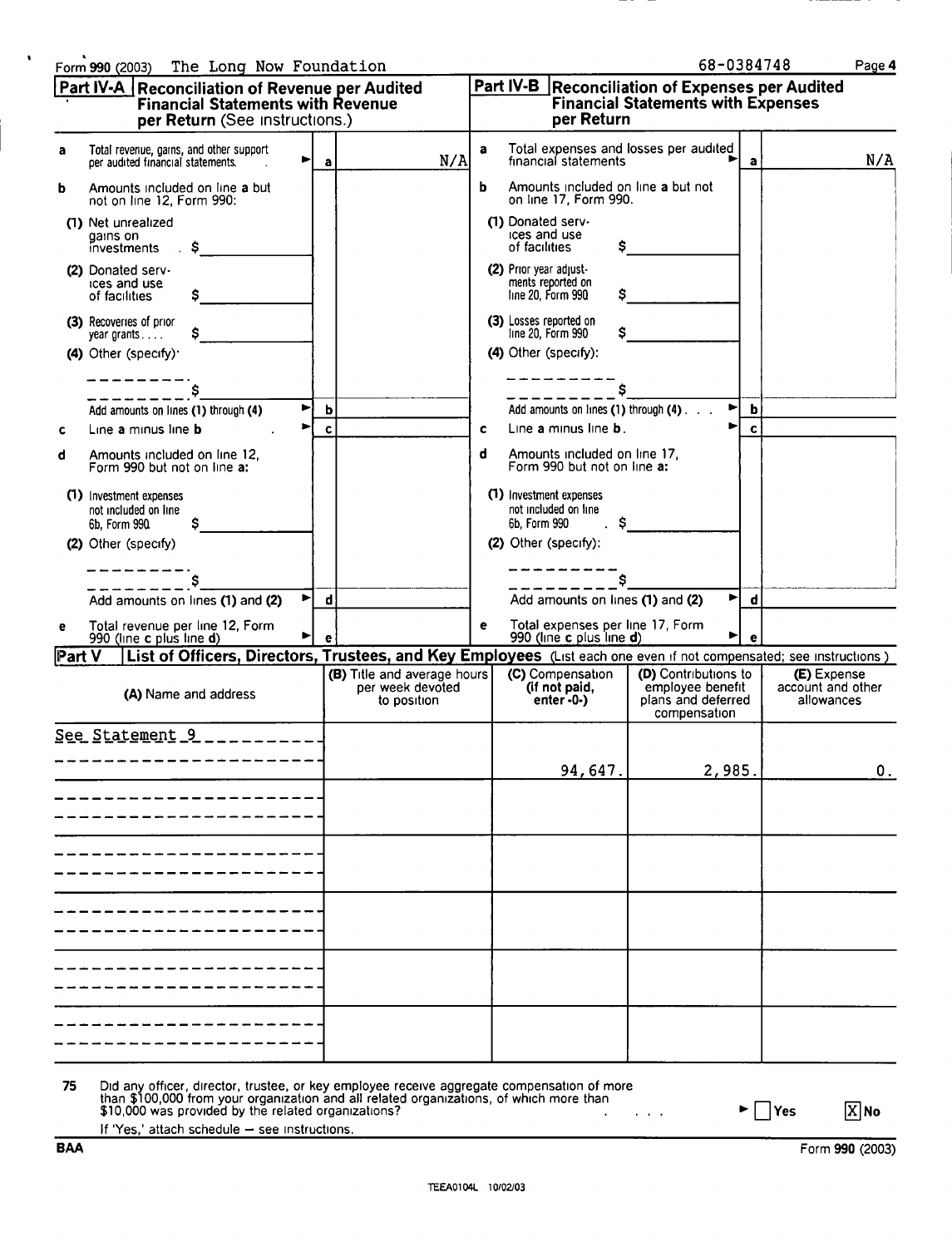|    | The Long Now Foundation<br>68-0384748<br>Form 990 (2003)<br><b>Party 18 Other Information</b> (See Instructions.)                                                                                                                                                                                                                                                                                |                 | Yes No                | Page 5 |
|----|--------------------------------------------------------------------------------------------------------------------------------------------------------------------------------------------------------------------------------------------------------------------------------------------------------------------------------------------------------------------------------------------------|-----------------|-----------------------|--------|
|    |                                                                                                                                                                                                                                                                                                                                                                                                  |                 | 塑製 202                |        |
|    | 76 Did the organization engage in any activity not previously reported to the IRS? If 'Yes,'<br>attach a detailed description of each activity                                                                                                                                                                                                                                                   | 76              |                       |        |
|    | 77 Were any changes made in the organizing or governing documents but not reported to the IRS?                                                                                                                                                                                                                                                                                                   | 77              |                       |        |
|    | If 'Yes,' attach a conformed copy of the changes.                                                                                                                                                                                                                                                                                                                                                |                 | <b>PART CONT</b>      |        |
|    | 78a Did the organization have unrelated business gross income of \$1,000 or more during the year covered by this return?                                                                                                                                                                                                                                                                         | 78 a            |                       |        |
|    |                                                                                                                                                                                                                                                                                                                                                                                                  |                 | N∤A                   |        |
|    | <b>b</b> If 'Yes,' has it filed a tax return on Form 990-T for this year?                                                                                                                                                                                                                                                                                                                        | 78Ы             | <b>RANCH ASSESS</b>   |        |
|    | 79 Was there a liquidation, dissolution, termination, or substantial contraction during the<br>year? If 'Yes,' attach a statement<br><b>Contract Contract</b><br>and a state of the                                                                                                                                                                                                              | 79              |                       |        |
|    | 80 a Is the organization related (other than by association with a statewide or nationwide organization) through common<br>membership, governing bodies, trustees, officers, etc, to any other exempt or nonexempt organization?.                                                                                                                                                                | 80a             | <b>REALLY BE</b><br>X |        |
|    | b If 'Yes,' enter the name of the organization > Long Bets                                                                                                                                                                                                                                                                                                                                       |                 |                       |        |
|    | and check whether it is $ X $ exempt or<br>  nonexempt.                                                                                                                                                                                                                                                                                                                                          |                 |                       |        |
|    | 81 a Enter direct and indirect political expenditures. See line 81 instructions<br>81 a<br>О.                                                                                                                                                                                                                                                                                                    |                 |                       |        |
|    | <b>b</b> Did the organization file Form 1120-POL for this year?                                                                                                                                                                                                                                                                                                                                  | 81 bl           |                       |        |
|    |                                                                                                                                                                                                                                                                                                                                                                                                  |                 | 薄桥                    |        |
|    | 82 a Did the organization receive donated services or the use of materials, equipment, or facilities at no charge or at<br>substantially less than fair rental value?                                                                                                                                                                                                                            | 82 al           | X                     |        |
|    |                                                                                                                                                                                                                                                                                                                                                                                                  |                 |                       |        |
|    | b If 'Yes,' you may indicate the value of these items here. Do not include this amount as<br>revenue in Part I or as an expense in Part II. (See instructions in Part III )<br> 82b <br>Not Valued                                                                                                                                                                                               |                 |                       |        |
|    | 83a Did the organization comply with the public inspection requirements for returns and exemption applications?                                                                                                                                                                                                                                                                                  | 83 a            | X                     |        |
|    | <b>b</b> Did the organization comply with the disclosure requirements relating to quid pro quo contributions?                                                                                                                                                                                                                                                                                    | 83b             | X                     |        |
|    | 84 a Did the organization solicit any contributions or gifts that were not tax deductible?                                                                                                                                                                                                                                                                                                       | 84a             |                       |        |
|    |                                                                                                                                                                                                                                                                                                                                                                                                  |                 | 心理性质                  |        |
|    | b If 'Yes,' did the organization include with every solicitation an express statement that such contributions or gifts were<br>not tax deductible?                                                                                                                                                                                                                                               |                 |                       |        |
|    |                                                                                                                                                                                                                                                                                                                                                                                                  | 84 b            | N                     | ľА     |
|    | 85 $501(c)(4)$ , (5), or (6) organizations a Were substantially all dues nondeductible by members?                                                                                                                                                                                                                                                                                               | 85 a            | N                     | KΑ     |
|    | b Did the organization make only in-house lobbying expenditures of \$2,000 or less?                                                                                                                                                                                                                                                                                                              | 85 b            | N                     |        |
|    | If 'Yes' was answered to either 85a or 85b, do not complete 85c through 85h below unless the organization received a<br>waiver for proxy tax owed for the prior year.                                                                                                                                                                                                                            |                 |                       |        |
|    | N/A<br>85 c<br>c Dues, assessments, and similar amounts from members                                                                                                                                                                                                                                                                                                                             |                 |                       |        |
|    | N/A<br>$d$ Section 162(e) lobbying and political expenditures<br>85 d<br>and the contract of the contract of the contract of the contract of the contract of the contract of the contract of the contract of the contract of the contract of the contract of the contract of the contract of the contra                                                                                          |                 |                       |        |
|    | N/A<br>e Aggregate nondeductible amount of section $6033(e)(1)(A)$ dues notices<br>85e                                                                                                                                                                                                                                                                                                           |                 |                       |        |
|    | 85f<br>N/A<br>f Taxable amount of lobbying and political expenditures (line 85d less 85e)                                                                                                                                                                                                                                                                                                        |                 |                       |        |
|    | g Does the organization elect to pay the section 6033(e) tax on the amount on line 85f?                                                                                                                                                                                                                                                                                                          | 85 a            | NYA                   |        |
|    | h If section 6033(e)(1)(A) dues notices were sent, does the organization agree to add the amount on line 85f to its reasonable estimate of                                                                                                                                                                                                                                                       |                 |                       |        |
|    | dues allocable to nondeductible lobbying and political expenditures for the following tax year?                                                                                                                                                                                                                                                                                                  | 85 h            | NYA                   |        |
|    | 86 501(c)(7) organizations. Enter. a Initiation fees and capital contributions included on                                                                                                                                                                                                                                                                                                       |                 |                       |        |
|    | 86a<br>N/A<br>line 12<br>المتعاطف والمتعارض المتعاطف والمعاقبات المتعارف والمستعفر والمتعارض والمتعارض والمنافذة والمنافس والمتعارض<br>$\ddot{\phantom{a}}$                                                                                                                                                                                                                                      |                 |                       |        |
|    | 86b<br>N/A<br><b>b</b> Gross receipts, included on line 12, for public use of club facilities<br>$\mathcal{A}(\mathcal{A})$ and $\mathcal{A}(\mathcal{A})$                                                                                                                                                                                                                                       |                 |                       |        |
|    | 87al<br>N/A<br>87 501(c)(12) organizations. Enter a Gross income from members or shareholders                                                                                                                                                                                                                                                                                                    |                 |                       |        |
|    | <b>b</b> Gross income from other sources (Do not net amounts due or paid to other sources<br>N/A<br>87b<br>against amounts due or received from them )<br><b><i>Charles Committee States</i></b><br>and the contract of the state of                                                                                                                                                             |                 |                       |        |
|    | 88 At any time during the year, did the organization own a 50% or greater interest in a taxable corporation or partnership,<br>or an entity disregarded as separate from the organization under Regulations sections 301.7701-2 and 301.7701-3?<br>If 'Yes,' complete Part IX<br>the contract of the contract of the contract of the contract of the contract of the contract of the contract of | 88              |                       |        |
|    | 89a 501(c)(3) organizations Enter Amount of tax imposed on the organization during the year under:                                                                                                                                                                                                                                                                                               |                 |                       |        |
|    | 0.<br>section 4911 $\blacktriangleright$                                                                                                                                                                                                                                                                                                                                                         |                 |                       |        |
|    |                                                                                                                                                                                                                                                                                                                                                                                                  |                 |                       |        |
|    |                                                                                                                                                                                                                                                                                                                                                                                                  |                 |                       |        |
|    | $\mathbf b$ 501(c)(3) and 501(c)(4) organizations Did the organization engage in any section 4958 excess benefit transaction<br>during the year or did it become aware of an excess benefit transaction from a prior year? If 'Yes,' attach a statement<br>explaining each transaction<br>المستحقق والمستحدث والمتعاطف والمستحدث والمستحدث والمستحدث والمتحدث والمتحدث                           | 89b             |                       |        |
|    |                                                                                                                                                                                                                                                                                                                                                                                                  |                 |                       |        |
|    | c Enter: Amount of tax imposed on the organization managers or disqualified persons during the year under sections 4912, 4955, and 4958<br>$\mathcal{L}^{\mathcal{A}}$ and $\mathcal{L}^{\mathcal{A}}$ are the contribution of the contribution of the contribution of $\mathcal{L}^{\mathcal{A}}$                                                                                               |                 |                       |        |
|    | <b>d</b> Enter. Amount of tax on line 89c, above, reimbursed by the organization $\ldots$                                                                                                                                                                                                                                                                                                        |                 |                       |        |
|    | <b>90 a</b> List the states with which a copy of this return is filed $\triangleright$ California                                                                                                                                                                                                                                                                                                |                 |                       |        |
|    | b Number of employees employed in the pay period that includes March 12, 2003 (See instructions)<br>$\ddot{\phantom{a}}$                                                                                                                                                                                                                                                                         | 90 <sub>b</sub> |                       |        |
| 91 | The books are in care of $\triangleright$ Alexander Rose _____________ Telephone number $\triangleright$ $(415)$ 561-6582                                                                                                                                                                                                                                                                        |                 |                       |        |
| 92 | Located at $\triangleright$ Bldg 220 The Presidio, San Francisco, CA _____________ ZIP + 4 $\triangleright$ 94129<br>Section 4947(a)(1) nonexempt charitable trusts filing Form 990 in lieu of Form 1041 - Check here                                                                                                                                                                            | N/A             |                       |        |

\_\_\_\_\_\_\_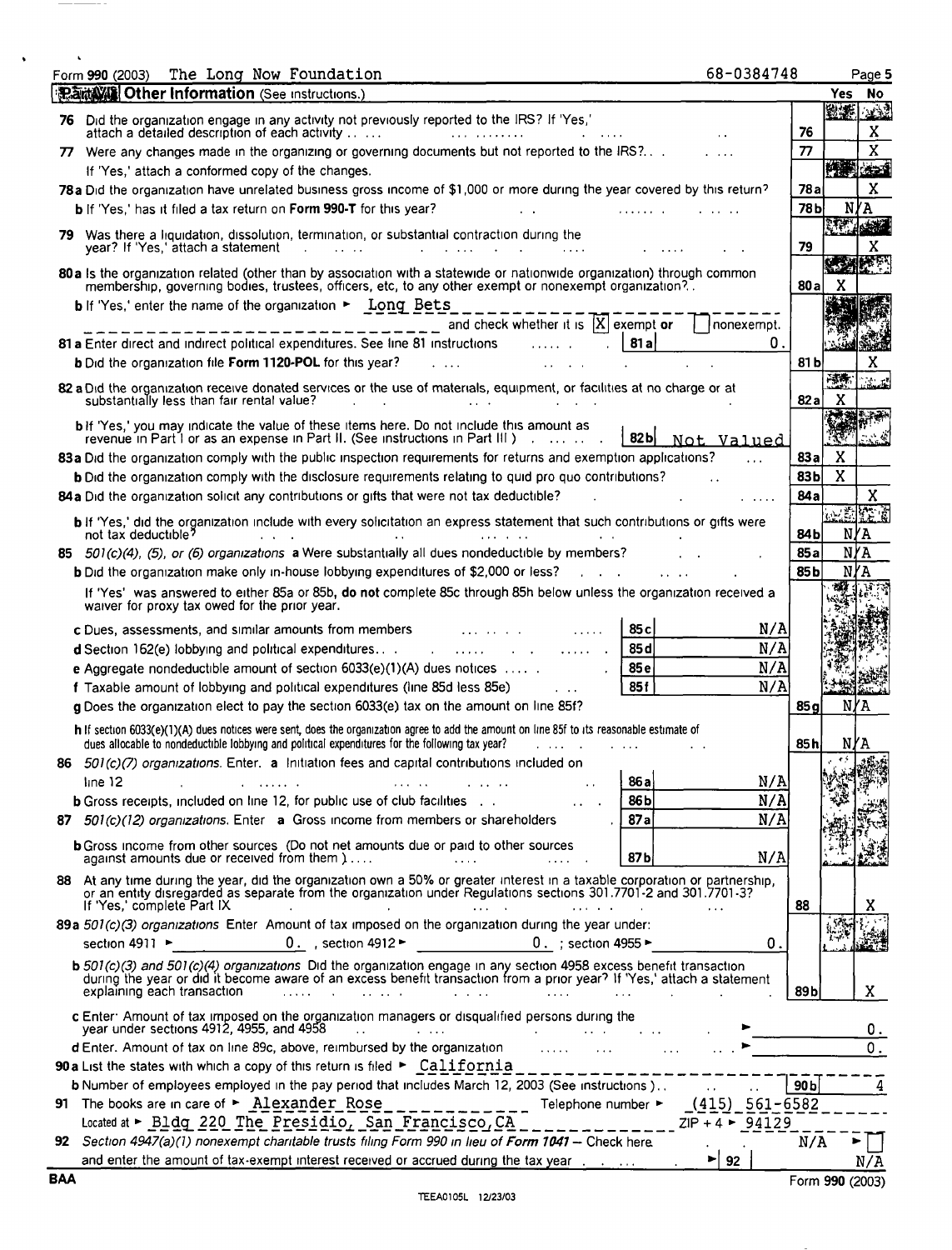|                      | Form 990 (2003) The Long Now Foundation<br>Part VII Analysis of Income-Producing Activities (See Instructions.)                                                                                                                                |                                     |                            |                         | 68-0384748                           | Page 6                                                |
|----------------------|------------------------------------------------------------------------------------------------------------------------------------------------------------------------------------------------------------------------------------------------|-------------------------------------|----------------------------|-------------------------|--------------------------------------|-------------------------------------------------------|
|                      |                                                                                                                                                                                                                                                |                                     | Unrelated business income  |                         | Excluded by section 512, 513, or 514 |                                                       |
| otherwise indicated. | Note: Enter gross amounts unless                                                                                                                                                                                                               | (A)<br><b>Business code</b>         | (B)<br>Amount              | (C)<br>Exclusion code   | (D)<br>Amount                        | (E)<br>Related or exempt<br>function income           |
|                      | 93 Program service revenue:<br>a Moderation Fees                                                                                                                                                                                               |                                     |                            |                         |                                      | 6,000.                                                |
| b                    | <u> 1989 - Johann Barbara, mart</u>                                                                                                                                                                                                            |                                     |                            |                         |                                      |                                                       |
| c                    | <u> 1980 - Jan Stein Bernstein, fransk kampens og det blev forskellige og det blev forskellige og det blev forskellige og det blev forskellige og det blev forskellige og det blev forskellige og det blev forskellige og det bl</u>           |                                     |                            |                         |                                      |                                                       |
| d                    |                                                                                                                                                                                                                                                |                                     |                            |                         |                                      |                                                       |
| е                    |                                                                                                                                                                                                                                                |                                     |                            |                         |                                      |                                                       |
|                      | f Medicare/Medicaid payments                                                                                                                                                                                                                   |                                     |                            |                         |                                      |                                                       |
|                      | g Fees & contracts from government agencies                                                                                                                                                                                                    |                                     |                            |                         |                                      |                                                       |
| 94                   | Membership dues and assessments.                                                                                                                                                                                                               |                                     |                            |                         |                                      |                                                       |
| 95                   | Interest on savings & temporary cash invmnts                                                                                                                                                                                                   |                                     |                            | 14                      | 46.                                  |                                                       |
| 96                   | Dividends & interest from securities.                                                                                                                                                                                                          |                                     |                            |                         |                                      |                                                       |
|                      | 97 Net rental income or (loss) from real estate                                                                                                                                                                                                |                                     |                            |                         |                                      |                                                       |
|                      | a debt-financed property                                                                                                                                                                                                                       |                                     |                            |                         |                                      |                                                       |
|                      | <b>b</b> not debt-financed property                                                                                                                                                                                                            |                                     |                            |                         |                                      |                                                       |
| 98                   | Net rental income or (loss) from pers prop                                                                                                                                                                                                     |                                     |                            |                         |                                      |                                                       |
| 99                   | Other investment income<br>$\sim 100$ km s $^{-1}$                                                                                                                                                                                             |                                     |                            |                         |                                      |                                                       |
| 100                  | Gain or (loss) from sales of assets<br>other than inventory                                                                                                                                                                                    |                                     |                            | 18                      | 2,010.                               |                                                       |
| 101                  | Net income or (loss) from special events                                                                                                                                                                                                       |                                     |                            |                         |                                      |                                                       |
| 102                  | Gross profit or (loss) from sales of inventory.                                                                                                                                                                                                |                                     |                            |                         |                                      | 6,728.                                                |
|                      | 103 Other revenue: a                                                                                                                                                                                                                           |                                     |                            |                         |                                      |                                                       |
|                      | <b>b CD Royalties</b>                                                                                                                                                                                                                          |                                     |                            | $\overline{15}$         | 6,662.                               |                                                       |
| c                    |                                                                                                                                                                                                                                                |                                     |                            |                         |                                      |                                                       |
| d                    |                                                                                                                                                                                                                                                |                                     |                            |                         |                                      |                                                       |
| e                    |                                                                                                                                                                                                                                                |                                     |                            |                         |                                      |                                                       |
| 104                  | Subtotal (add columns (B), (D), and (E))                                                                                                                                                                                                       |                                     |                            |                         | 8,718.                               | 12,728.                                               |
|                      | 105 Total (add line 104, columns (B), (D), and (E))<br>Note: Line 105 plus line 1d, Part I, should equal the amount on line 12, Part I.                                                                                                        |                                     | $\mathcal{L}^{\text{max}}$ |                         | ь                                    | 21,446.                                               |
| Line No.<br>▼        | Explain how each activity for which income is reported in column (E) of Part VII contributed importantly to the accomplishment<br>of the organization's exempt purposes (other than by providing funds for such purposes).<br>See Statement 10 |                                     |                            |                         |                                      |                                                       |
|                      | Information Regarding Taxable Subsidiaries and Disregarded Entities (See Instructions.)                                                                                                                                                        |                                     |                            |                         |                                      |                                                       |
| Part IX              |                                                                                                                                                                                                                                                |                                     |                            |                         |                                      |                                                       |
|                      | (A)                                                                                                                                                                                                                                            | (B)                                 |                            | (C)                     | (D)                                  | (E)                                                   |
|                      | Name, address, and EIN of corporation,<br>partnership, or disregarded entity                                                                                                                                                                   | Percentage of<br>ownership interest | Nature of activities       |                         | Total<br>income                      | End-of-year<br>assets                                 |
| N/A                  |                                                                                                                                                                                                                                                |                                     | 옹                          |                         |                                      |                                                       |
|                      |                                                                                                                                                                                                                                                |                                     | g                          |                         |                                      |                                                       |
|                      |                                                                                                                                                                                                                                                |                                     | ş                          |                         |                                      |                                                       |
|                      |                                                                                                                                                                                                                                                |                                     | ዱ                          |                         |                                      |                                                       |
| Part X               | Information Regarding Transfers Associated with Personal Benefit Contracts (See instructions.)                                                                                                                                                 |                                     |                            |                         |                                      |                                                       |
|                      | a Did the organization, during the year, receive any junds, directly or indirectly, to pay premiums on a personal benefit contract?                                                                                                            |                                     |                            |                         |                                      | $ X $ No<br>Yes                                       |
|                      | b Did the organization, during the year pay premiums, directly or indirectly, on a personal benefit contract?                                                                                                                                  |                                     |                            |                         |                                      | X No<br>Yes                                           |
|                      | Note: If 'Yes' to (b), file Form 8870/and Form 4720 (see instructions).                                                                                                                                                                        |                                     |                            |                         |                                      |                                                       |
|                      | Under penalties of perjury, I declere that I have examined this return, including accompanying schedules and statements, and to the best of my Knowledge and belief, it is<br>true, correct, and complete Declaption of greparer               |                                     |                            |                         |                                      |                                                       |
| <b>Please</b>        |                                                                                                                                                                                                                                                |                                     |                            |                         | p L                                  |                                                       |
| Sign                 | Signature of officer                                                                                                                                                                                                                           |                                     |                            |                         | Date                                 |                                                       |
| <b>Here</b>          |                                                                                                                                                                                                                                                |                                     |                            |                         |                                      |                                                       |
|                      | Type or print name and title                                                                                                                                                                                                                   |                                     |                            |                         |                                      |                                                       |
| Paid                 | Preparer's                                                                                                                                                                                                                                     |                                     |                            | Date                    | Check if                             | Preparer's SSN or PTIN (see<br>General Instruction W) |
| Pre-                 | signature<br>arol Duffield                                                                                                                                                                                                                     |                                     |                            | <b><i>III</i></b> I DIW | self-<br>ь<br>employed               | 550-66-3077                                           |
| parer's              | Fontanello,<br>Firm's name (or                                                                                                                                                                                                                 |                                     | Duffield & Otake, LLP      |                         |                                      |                                                       |
| Use                  | yours if self-<br>44 Montgomery Street,<br>employed)                                                                                                                                                                                           |                                     | <b>Suite 2019</b>          |                         | EIN                                  | 37-1420474                                            |
| Only                 | address, and<br>San Francisco,<br>$ZIP + 4$                                                                                                                                                                                                    | CA 94104                            |                            |                         | (415)<br>Phone no                    | 983-0200                                              |
| <b>BAA</b>           |                                                                                                                                                                                                                                                |                                     |                            |                         | TEEA0106L 10/03/03                   | Form 990 (2003)                                       |

----

 $\sim$   $\star$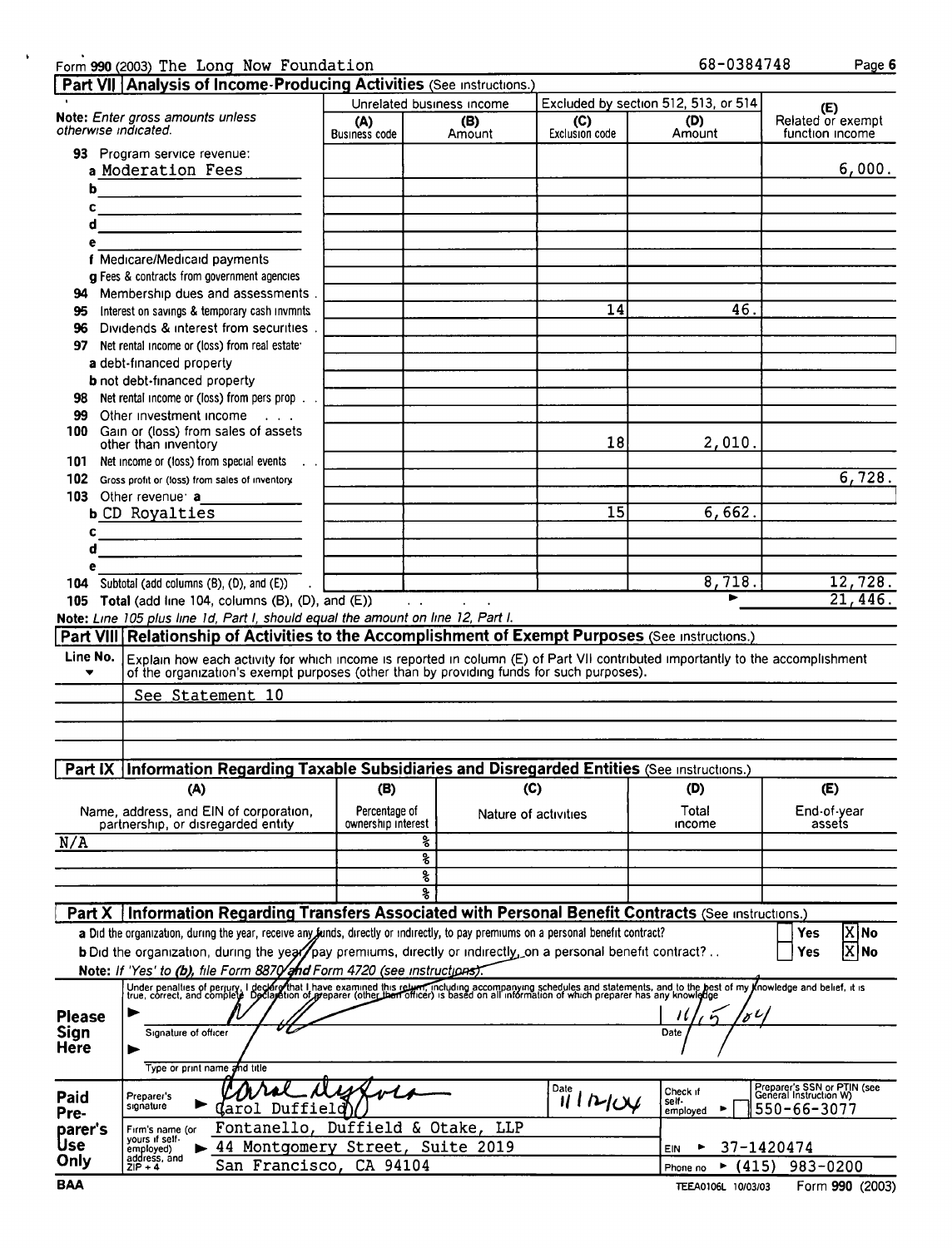|  |  | OMB No. 1545-0047 |
|--|--|-------------------|
|--|--|-------------------|

2003

| SCHEDULE A           |  |  |
|----------------------|--|--|
| (Form 990 or 990-EZ) |  |  |

### Organization Exempt Un Section 501(c)(3) der

(Except Private Foundation) and Section 501(e xcept Private Foundation) and Section 50T(e), 50T(t), 50T(K),<br>501(n), or Section 4947(a)(1) Nonexempt Charitable Trust

Supplementary Information — (See separate instructions.)

> MUST be completed by the above organizations and attach ed to their Form 990 or 990-EZ.

Department of the Treasury<br>Internal Revenue Service Name of the organization

| <b>Employer identification number</b> |
|---------------------------------------|
| 168-0384748                           |

### The Long Now Foundation |Partl <sup>V</sup> (See instructions. List each one If there are none, enter 'None.') Compensation of the Five Highest Paid Employees Other Than Officers, Directors, and Trustees

| (a) Name and address of each<br>employee paid more<br>than \$50,000                      | (b) Title and average<br>hours per week<br>devoted to position | (c) Compensation | (d) Contributions<br>to employee benefit<br>plans and deferred<br>compensation | (e) Expense<br>account and other<br>allowances |
|------------------------------------------------------------------------------------------|----------------------------------------------------------------|------------------|--------------------------------------------------------------------------------|------------------------------------------------|
| None                                                                                     |                                                                |                  |                                                                                |                                                |
|                                                                                          |                                                                |                  |                                                                                |                                                |
|                                                                                          |                                                                |                  |                                                                                |                                                |
|                                                                                          |                                                                |                  |                                                                                |                                                |
|                                                                                          |                                                                |                  |                                                                                |                                                |
| Total number of other employees paid<br>over \$50,000<br>the company of the company<br>é | 0                                                              |                  |                                                                                |                                                |

## **Part II Compensation of the Five Highest Paid Independent Contractors for Professional Services** (See instructions. List each one (whether indiVIduals or firms) If there are none, enter 'None.')

| (a) Name and address of each independent contractor paid more than \$50,000      | (b) Type of service  | (c) Compensation |
|----------------------------------------------------------------------------------|----------------------|------------------|
| Paulo Salvagione                                                                 |                      |                  |
| PO Box 2200, Sausalito, CA 94966                                                 | Clock Engineer       | 141,810.         |
| Chris Rand                                                                       |                      |                  |
| 1A Lovel Ave, San Rafael, CA 94901                                               | Machinist/Fabricator | 85, 412.         |
|                                                                                  |                      |                  |
|                                                                                  |                      |                  |
|                                                                                  |                      |                  |
|                                                                                  |                      |                  |
|                                                                                  |                      |                  |
|                                                                                  |                      |                  |
| Total number of others receiving over<br>\$50,000 for professional services<br>▶ | 0                    |                  |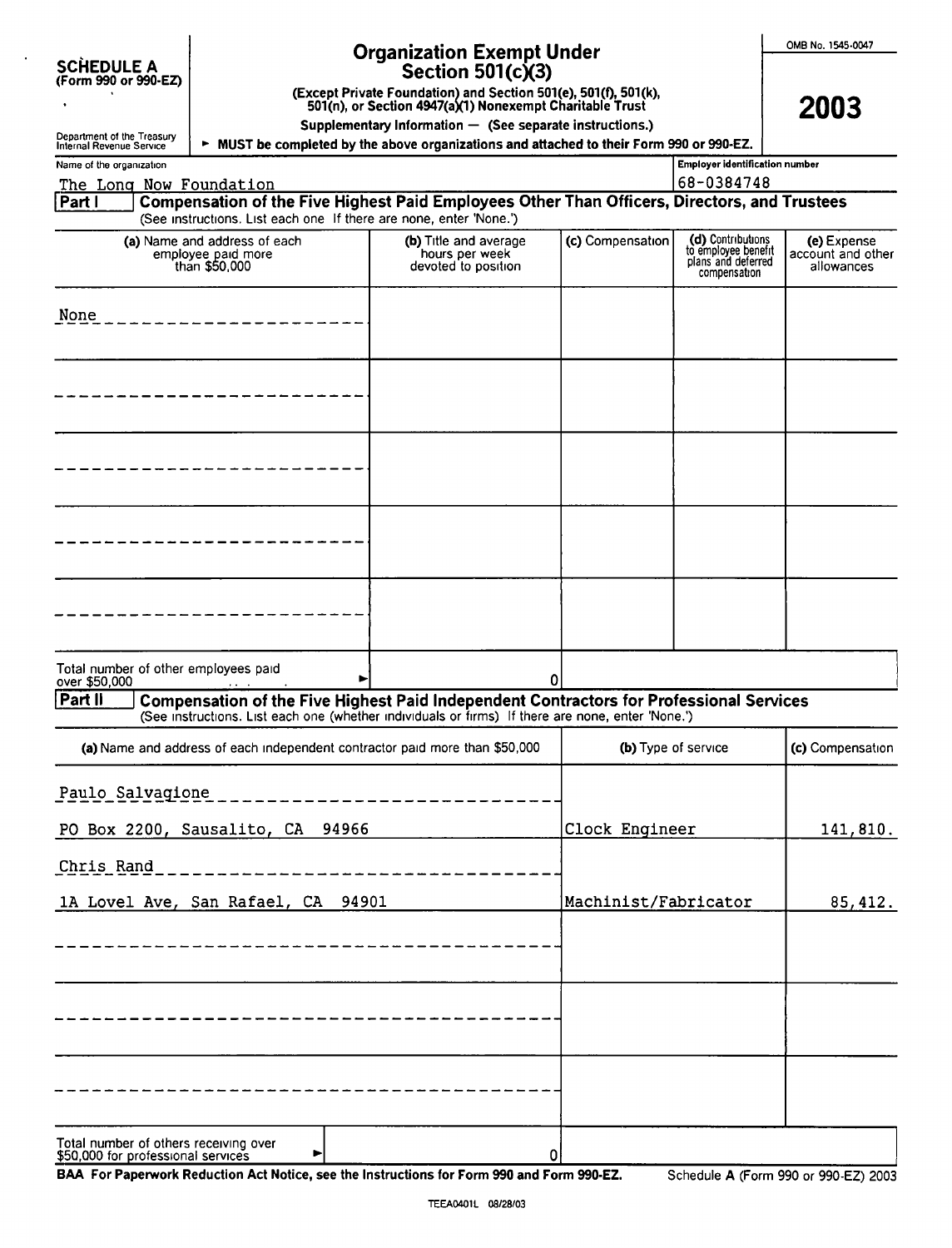| The Long Now Foundation<br>Schedule A (Form 990 or 990-EZ) 2003                                                                                                                                                                                                                                                                                                                                                                                                                            | 68-0384748                                |                         |                 | Page 2       |
|--------------------------------------------------------------------------------------------------------------------------------------------------------------------------------------------------------------------------------------------------------------------------------------------------------------------------------------------------------------------------------------------------------------------------------------------------------------------------------------------|-------------------------------------------|-------------------------|-----------------|--------------|
| Part III<br>Statements About Activities (See Instructions.)                                                                                                                                                                                                                                                                                                                                                                                                                                |                                           |                         | <b>Yes</b>   No |              |
| During the year, has the organization attempted to influence national, state, or local legislation, including any attempt<br>to influence public opinion on a legislative matter or referendum? If 'Yes,' enter the total expenses paid                                                                                                                                                                                                                                                    |                                           |                         |                 |              |
|                                                                                                                                                                                                                                                                                                                                                                                                                                                                                            |                                           |                         |                 |              |
|                                                                                                                                                                                                                                                                                                                                                                                                                                                                                            |                                           | l 1                     |                 | X            |
| Organizations that made an election under section 501(h) by filing Form 5768 must complete Part VI-A Other<br>organizations checking 'Yes,' must complete Part VI-B AND attach a statement giving a detailed description of the<br>lobbying activities.                                                                                                                                                                                                                                    |                                           |                         |                 |              |
| 2 During the year, has the organization, either directly or indirectly, engaged in any of the following acts with any<br>substantial contributors, trustees, directors, officers, creators, key employees, or members of their families, or with any taxable organization with which any such person is affiliated as an officer, director, trustee, ma<br>beneficiary? (If the answer to any question is 'Yes,' attach a detailed statement explaining the transactions.)                 |                                           |                         |                 |              |
| a Sale, exchange, or leasing of property?. The contract of the contract of the contract of the contract of the contract of the contract of the contract of the contract of the contract of the contract of the contract of the                                                                                                                                                                                                                                                             | <b>Service Control</b>                    | 2a                      |                 | $\mathbf{X}$ |
| <b>b</b> Lending of money or other extension of credit?<br>and the contract of the contract of the contract of the contract of the contract of the contract of the contract of the contract of the contract of the contract of the co                                                                                                                                                                                                                                                      | $\alpha$ , $\alpha$ , $\alpha$ , $\alpha$ | 2 <sub>b</sub>          |                 | X            |
| $\mathcal{L}^{\text{max}}_{\text{max}}$ and $\mathcal{L}^{\text{max}}_{\text{max}}$<br>$\label{eq:2} \frac{1}{\sqrt{2}}\int_{0}^{\frac{1}{2}}\frac{1}{\sqrt{2}}\left(\frac{1}{\sqrt{2}}\right)^{2}dx\,dx$<br>c Furnishing of goods, services, or facilities?.                                                                                                                                                                                                                              |                                           | 2c                      |                 | X            |
| See Form 990, Part V                                                                                                                                                                                                                                                                                                                                                                                                                                                                       |                                           |                         |                 |              |
| d Payment of compensation (or payment or reimbursement of expenses if more than \$1,000)? [11] [11] Comparent of compensation (or payment or reimbursement of expenses if more than \$1,000)?                                                                                                                                                                                                                                                                                              |                                           | 2d                      | X               |              |
| $\mathcal{L}^{\mathcal{L}}$ and $\mathcal{L}^{\mathcal{L}}$ are the set of the set of the set of the set of $\mathcal{L}^{\mathcal{L}}$                                                                                                                                                                                                                                                                                                                                                    |                                           | 2e                      |                 | X            |
| 3a Do you make grants for scholarships, fellowships, student loans, etc? (If 'Yes,' attach an<br>Do you make grants for scholarships, fellowships, student loans, etc? (If 'Yes,' attach an<br>explanation of how you determine that recipients qualify to receive payments.)                                                                                                                                                                                                              |                                           | 3a                      |                 | X            |
| <b>b</b> Do you have a section 403(b) annuity plan for your employees? <b>Example 10</b> is a control                                                                                                                                                                                                                                                                                                                                                                                      |                                           | 3 <sub>b</sub>          |                 | $\mathbf{x}$ |
| 4 Did you maintain any separate account for participating donors where donors have the right to provide advice                                                                                                                                                                                                                                                                                                                                                                             |                                           |                         |                 |              |
| on the use or distribution of funds?                                                                                                                                                                                                                                                                                                                                                                                                                                                       |                                           | $\overline{\mathbf{4}}$ |                 | X            |
| Part IV<br>Reason for Non-Private Foundation Status (See Instructions.)                                                                                                                                                                                                                                                                                                                                                                                                                    |                                           |                         |                 |              |
| The organization is not a private foundation because it is: (Please check only ONE applicable box)                                                                                                                                                                                                                                                                                                                                                                                         |                                           |                         |                 |              |
| A church, convention of churches, or association of churches. Section 170(b)(1)(A)(i)<br>5                                                                                                                                                                                                                                                                                                                                                                                                 |                                           |                         |                 |              |
| 6<br>A school. Section 170(b)(1)(A)(ii). (Also complete Part V)                                                                                                                                                                                                                                                                                                                                                                                                                            |                                           |                         |                 |              |
| 7<br>A hospital or a cooperative hospital service organization Section 170(b)(1)(A)(iii).                                                                                                                                                                                                                                                                                                                                                                                                  |                                           |                         |                 |              |
| A Federal, state, or local government or governmental unit. Section 170(b)(1)(A)(v)<br>8                                                                                                                                                                                                                                                                                                                                                                                                   |                                           |                         |                 |              |
| A medical research organization operated in conjunction with a hospital. Section 170(b)(1)(A)(iii). Enter the hospital's name, city,<br>9                                                                                                                                                                                                                                                                                                                                                  |                                           |                         |                 |              |
| and state $\blacktriangleright$                                                                                                                                                                                                                                                                                                                                                                                                                                                            |                                           |                         |                 |              |
| An organization operated for the benefit of a college or university owned or operated by a governmental unit Section 170(b)(1)(A)(iv)<br>10<br>(Also complete the Support Schedule in Part IV-A.)                                                                                                                                                                                                                                                                                          |                                           |                         |                 |              |
| 11 a  X  An organization that normally receives a substantial part of its support from a governmental unit or from the general public<br>Section 170(b)(1)(A)(vi). (Also complete the <b>Support Schedule</b> in Part IV-A.)                                                                                                                                                                                                                                                               |                                           |                         |                 |              |
| A community trust. Section 170(b)(1)(A)(vi). (Also complete the Support Schedule in Part IV-A.)<br>$11b$                                                                                                                                                                                                                                                                                                                                                                                   |                                           |                         |                 |              |
| An organization that normally receives: (1) more than 33-1/3% of its support from contributions, membership fees, and gross receipts<br>12<br>from activities related to its charitable, etc. functions - subject to certain exceptions, and (2) no more than 33-1/3% of its support from gross investment income and unrelated business taxable income (less section 511 ta<br>organization after June 30, 1975. See section 509(a)(2) (Also complete the Support Schedule in Part IV-A.) |                                           |                         |                 |              |
| An organization that is not controlled by any disqualified persons (other than foundation managers) and supports organizations<br>13<br>described in: (1) lines 5 through 12 above, or (2) section 501(c)(4), (5), or (6), if they meet the test of section 509(a)(2). (See<br>section $509(a)(3)$ )                                                                                                                                                                                       |                                           |                         |                 |              |
| Provide the following information about the supported organizations (See instructions.)                                                                                                                                                                                                                                                                                                                                                                                                    |                                           |                         |                 |              |
| (a) Name(s) of supported organization(s)                                                                                                                                                                                                                                                                                                                                                                                                                                                   |                                           | (b) Line number         | from above      |              |
|                                                                                                                                                                                                                                                                                                                                                                                                                                                                                            |                                           |                         |                 |              |
|                                                                                                                                                                                                                                                                                                                                                                                                                                                                                            |                                           |                         |                 |              |
|                                                                                                                                                                                                                                                                                                                                                                                                                                                                                            |                                           |                         |                 |              |
|                                                                                                                                                                                                                                                                                                                                                                                                                                                                                            |                                           |                         |                 |              |

14 An organization organized and operated to test for public safety Section 509(a)(4). (See instructions.)

 $\ddot{\phantom{1}}$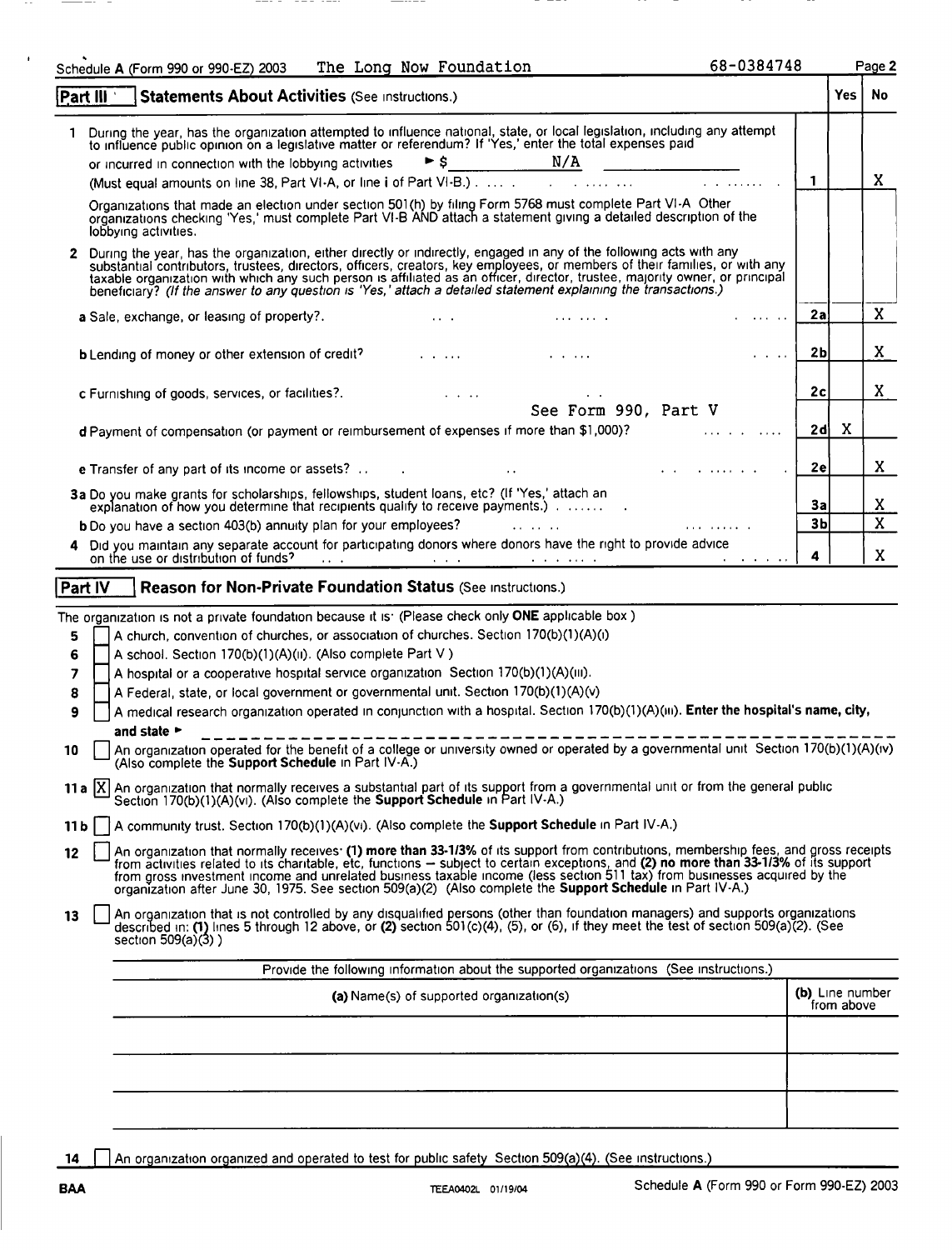| Schedule A (Form 990 or 990-EZ) 2003 The Long Now Foundation |  |  |
|--------------------------------------------------------------|--|--|
|                                                              |  |  |

68-0384748

Page 3

Part IV-A Support Schedule (Complete only if you checked a box on line 10, 11, or 12.) Use cash method of accounting. Note: You may use the worksheet in the instructions for converting from the accrual to the cash method of accounting.

|     | Calendar year (or fiscal year<br>▶<br>beginning in)<br>and the control of                                                                                                                                                                                                                                                                                                                                                                                                                                                                                            | $\begin{array}{c} \textbf{(a)} \\ \textbf{2002} \end{array}$ | $\binom{b}{2001}$                           | $($ c $)$<br>2000         | $\begin{array}{c} \n 1999 \n \end{array}$ | (e)<br>Total              |
|-----|----------------------------------------------------------------------------------------------------------------------------------------------------------------------------------------------------------------------------------------------------------------------------------------------------------------------------------------------------------------------------------------------------------------------------------------------------------------------------------------------------------------------------------------------------------------------|--------------------------------------------------------------|---------------------------------------------|---------------------------|-------------------------------------------|---------------------------|
| 15  | Gifts, grants, and contributions<br>received. (Do not include<br>unusual grants. See line 28 )                                                                                                                                                                                                                                                                                                                                                                                                                                                                       | 891,998.                                                     | 717,802.                                    | 810,877.                  | 550,856.                                  | 2,971,533.                |
| 16  | Membership fees received                                                                                                                                                                                                                                                                                                                                                                                                                                                                                                                                             |                                                              |                                             |                           |                                           |                           |
| 17  | Gross receipts from admissions,<br>merchandise sold or services performed.<br>or furnishing of facilities in any activity<br>that is related to the organization's<br>charitable, etc, purpose                                                                                                                                                                                                                                                                                                                                                                       | 500.                                                         |                                             | 2,683.                    |                                           | 3,183.                    |
| 18. | Gross income from interest, dividends,<br>amounts received from payments on<br>securities loans (section 512(a)(5)),<br>rents, royalties, and unrelated business<br>taxable income (less section 511 taxes)<br>from businesses acquired by the organ-<br>ization after June 30, 1975                                                                                                                                                                                                                                                                                 | 1,166.                                                       | 12,476.                                     | 17,414.                   | 11,700.                                   | 42,756.                   |
| 19  | Net income from unrelated business<br>activities not included in line 18                                                                                                                                                                                                                                                                                                                                                                                                                                                                                             |                                                              |                                             |                           |                                           |                           |
|     | 20 Tax revenues levied for the<br>organization's benefit and<br>either paid to it or expended<br>on its behalf                                                                                                                                                                                                                                                                                                                                                                                                                                                       |                                                              |                                             |                           |                                           |                           |
|     | 21 The value of services or<br>facilities furnished to the<br>organization by a governmental<br>unit without charge. Do not<br>include the value of services or<br>facilities generally furnished to<br>the public without charge.                                                                                                                                                                                                                                                                                                                                   |                                                              |                                             |                           |                                           |                           |
|     | 22 Other income. Attach a<br>schedule. Do not include<br>gain or (loss) from sale of<br>capital assets See. Stmt. 11                                                                                                                                                                                                                                                                                                                                                                                                                                                 | 500.                                                         | 470.                                        | 1,185.                    |                                           | 2,155.                    |
| 23  | Total of lines 15 through 22                                                                                                                                                                                                                                                                                                                                                                                                                                                                                                                                         | 894, 164.                                                    | 730,748.                                    | 832, 159.                 | 562,556.                                  | 3,019,627.                |
| 24  | Line 23 minus line 17.                                                                                                                                                                                                                                                                                                                                                                                                                                                                                                                                               | 893,664.                                                     | 730,748.                                    | 829, 476.                 | 562, 556.                                 | 3,016,444.                |
| 25  | Enter 1% of line 23                                                                                                                                                                                                                                                                                                                                                                                                                                                                                                                                                  | 8,942                                                        | 7,307.                                      | 8,322.                    | 5,626.                                    |                           |
| 26  | Organizations described on lines 10 or 11:                                                                                                                                                                                                                                                                                                                                                                                                                                                                                                                           |                                                              | a Enter 2% of amount in column (e), line 24 |                           | ►∣<br>26a                                 | 60,329.                   |
|     | b Prepare a list for your records to show the name of and amount contributed by each person (other than a governmental unit or publicly<br>supported organization) whose total gifts for 1999 through 2002 exceeded the amount shown in line 26a. Do not file this list with your<br>return. Enter the total of all these excess amounts                                                                                                                                                                                                                             |                                                              |                                             |                           | ▶<br>26 <sub>b</sub>                      | 1,248,504.                |
|     | c Total support for section 509(a)(1) test: Enter line 24, column (e)                                                                                                                                                                                                                                                                                                                                                                                                                                                                                                |                                                              |                                             |                           | 26с<br>►                                  | 3,016,444.                |
|     | d Add. Amounts from column (e) for lines:                                                                                                                                                                                                                                                                                                                                                                                                                                                                                                                            | 18<br>22                                                     | $\frac{42,756}{2,155}$                      | 19<br>1, 248, 504.<br>26b |                                           |                           |
|     | e Public support (line 26c minus line 26d total)                                                                                                                                                                                                                                                                                                                                                                                                                                                                                                                     |                                                              | and a strategic and a strategic             |                           | 26 <sub>d</sub><br>26 <sub>e</sub><br>▶   | 1,293,415.<br>1,723,029.  |
|     | f Public support percentage (line 26e (numerator) divided by line 26c (denominator)) [1999] [1999] [1999] [199                                                                                                                                                                                                                                                                                                                                                                                                                                                       |                                                              |                                             |                           | $\blacktriangleright$ 26f                 | $57.12*$                  |
|     | 27 Organizations described on line 12: N/A                                                                                                                                                                                                                                                                                                                                                                                                                                                                                                                           |                                                              |                                             |                           |                                           |                           |
|     | a For amounts included in lines 15, 16, and 17 that were received from a 'disqualified person,' prepare a list for your records to show the<br>name of, and total amounts received in each year from, each 'disqualified person.' Do not file this list with your return. Enter the sum of<br>such amounts for each year:                                                                                                                                                                                                                                            |                                                              |                                             |                           |                                           |                           |
|     | $(2002)$ ______________(2001)____________(2000)___________(1999)_________________                                                                                                                                                                                                                                                                                                                                                                                                                                                                                    |                                                              |                                             |                           |                                           |                           |
|     | bFor any amount included in line 17 that was received from each person (other than 'disqualified persons'), prepare a list for your records to<br>show the name of, and amount received for each year, that was more than the larger of (1) the amount on line 25 for the year or (2)<br>\$5,000. (include in the list organizations described in lines 5 through 11, as well as ind<br>computing the difference between the amount received and the larger amount described in (1) or (2), enter the sum of these differences<br>(the excess amounts) for each year |                                                              |                                             |                           |                                           |                           |
|     | (2002) ______________(2001) _ _ _ _ _ _ _ _ _ (2000) _ _ _ _ _ _ _ _ _ _ _ (1999) _ _ _ _ _ _ _ _ _ _ _ _                                                                                                                                                                                                                                                                                                                                                                                                                                                            |                                                              |                                             |                           |                                           |                           |
|     |                                                                                                                                                                                                                                                                                                                                                                                                                                                                                                                                                                      |                                                              |                                             |                           |                                           |                           |
|     |                                                                                                                                                                                                                                                                                                                                                                                                                                                                                                                                                                      |                                                              |                                             |                           |                                           | 27c                       |
|     |                                                                                                                                                                                                                                                                                                                                                                                                                                                                                                                                                                      |                                                              |                                             |                           | $\sim$ 1444 $\sim$ 45 $\sim$ 0.000 $\sim$ | 27d                       |
|     | e Public support (line 27c total minus line 27d total)<br>f Total support for section 509(a)(2) test: Enter amount from line 23, column (e) . $\blacktriangleright$ 27f                                                                                                                                                                                                                                                                                                                                                                                              |                                                              |                                             |                           |                                           | $\blacktriangleright$ 27e |
|     | g Public support percentage (line 27e (numerator) divided by line 27f (denominator)).                                                                                                                                                                                                                                                                                                                                                                                                                                                                                |                                                              |                                             |                           | न                                         | $\epsilon$<br>27g         |
|     | h Investment income percentage (line 18, column (e) (numerator) divided by line 27f (denominator))                                                                                                                                                                                                                                                                                                                                                                                                                                                                   |                                                              |                                             |                           | 27 <sub>h</sub><br>$\blacktriangleright$  | $\overline{\mathbf{r}}$   |
|     | 28 Unusual Grants: For an organization described in line 10, 11, or 12 that received any unusual grants during 1999 through 2002, prepare a<br>list for your records to show, for each year, the name of the contributor, the date and amount of the grant, and a brief description of the<br>nature of the grant Do not file this list with your return. Do not include these grants in line 15.                                                                                                                                                                    |                                                              |                                             |                           |                                           |                           |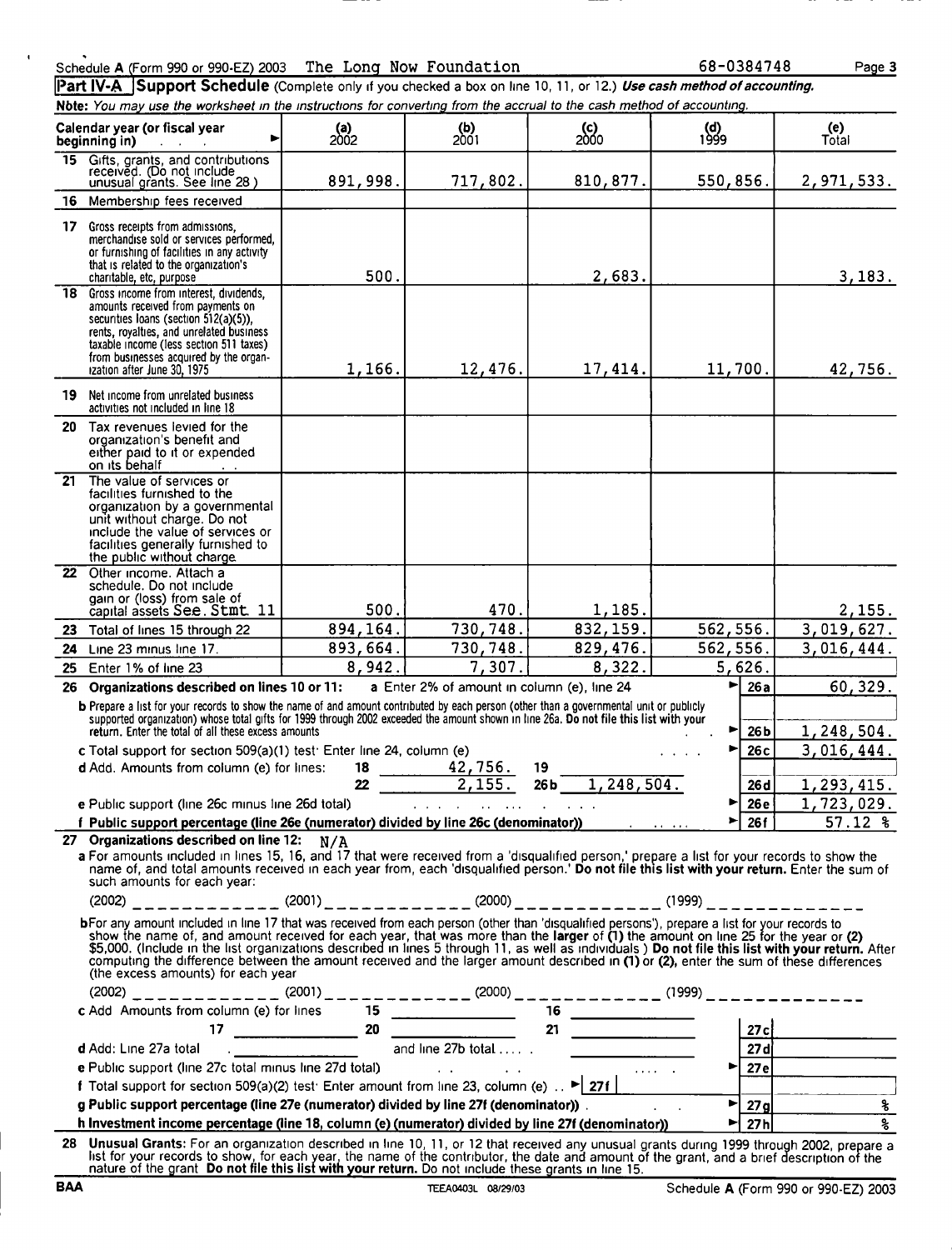| Part V | <b>Private School Questionnaire</b> (See instructions)<br>(To be completed ONLY by schools that checked the box on line 6 in Part IV)                                                                                                                                                                                                                                                                                                                                                                 | N/A             |            |    |
|--------|-------------------------------------------------------------------------------------------------------------------------------------------------------------------------------------------------------------------------------------------------------------------------------------------------------------------------------------------------------------------------------------------------------------------------------------------------------------------------------------------------------|-----------------|------------|----|
|        |                                                                                                                                                                                                                                                                                                                                                                                                                                                                                                       |                 | <b>Yes</b> | No |
| 29     | Does the organization have a racially nondiscriminatory policy toward students by statement in its charter, bylaws,<br>other governing instrument, or in a resolution of its governing body?                                                                                                                                                                                                                                                                                                          | 29              |            |    |
| 30     | Does the organization include a statement of its racially nondiscriminatory policy toward students in all its brochures,<br>catalogues, and other written communications with the public dealing with student admissions, programs,<br>and scholarships?<br>$\mathcal{L}^{\text{max}}$ . The contract of the contract of the contract of the contract of the contract of the contract of the contract of the contract of the contract of the contract of the contract of the contract of the contract | 30              |            |    |
| 31     | Has the organization publicized its racially nondiscriminatory policy through newspaper or broadcast media during<br>the period of solicitation for students, or during the registration period if it has no solicitation program, in a way that<br>makes the policy known to all parts of the general community it serves?                                                                                                                                                                           | 31              |            |    |
|        | If 'Yes,' please describe; if 'No,' please explain. (If you need more space, attach a separate statement.)                                                                                                                                                                                                                                                                                                                                                                                            |                 |            |    |
|        |                                                                                                                                                                                                                                                                                                                                                                                                                                                                                                       |                 |            |    |
|        | 32 Does the organization maintain the following.<br>a Records indicating the racial composition of the student body, faculty, and administrative staff?                                                                                                                                                                                                                                                                                                                                               | 32a             |            |    |
|        | <b>b</b> Records documenting that scholarships and other financial assistance are awarded on a racially<br>nondiscriminatory basis?<br>$\mathcal{L}^{\mathcal{L}}$ and $\mathcal{L}^{\mathcal{L}}$ are the set of the set of $\mathcal{L}^{\mathcal{L}}$                                                                                                                                                                                                                                              | 32 <sub>b</sub> |            |    |
|        | c Copies of all catalogues, brochures, announcements, and other written communications to the public dealing<br>with student admissions, programs, and scholarships?<br>the control of the state of the state                                                                                                                                                                                                                                                                                         | 32c             |            |    |
|        | d Copies of all material used by the organization or on its behalf to solicit contributions?.                                                                                                                                                                                                                                                                                                                                                                                                         | 32 d            |            |    |
| 33     | If you answered 'No' to any of the above, please explain. (If you need more space, attach a separate statement.)<br>Does the organization discriminate by race in any way with respect to:                                                                                                                                                                                                                                                                                                            |                 |            |    |
|        | <b>a</b> Students' rights or privileges? A Contract the Contract of the Students' rights or privileges?                                                                                                                                                                                                                                                                                                                                                                                               | 33 a            |            |    |
|        |                                                                                                                                                                                                                                                                                                                                                                                                                                                                                                       | 33 <sub>b</sub> |            |    |
|        | c Employment of faculty or administrative staff?                                                                                                                                                                                                                                                                                                                                                                                                                                                      | 33c             |            |    |
|        | <b>d</b> Scholarships or other financial assistance? $\ldots$ $\ldots$ $\ldots$ $\ldots$                                                                                                                                                                                                                                                                                                                                                                                                              | 33d             |            |    |
|        | e Educational policies?<br>$\cdots$                                                                                                                                                                                                                                                                                                                                                                                                                                                                   | 33 e            |            |    |
|        | f Use of facilities?                                                                                                                                                                                                                                                                                                                                                                                                                                                                                  | 33 f            |            |    |
|        | <b>g</b> Athletic programs?                                                                                                                                                                                                                                                                                                                                                                                                                                                                           | 33g             |            |    |
|        | h Other extracurricular activities?<br>and a state of a state of<br>$\sim$ $\sim$ $\sim$ $\sim$                                                                                                                                                                                                                                                                                                                                                                                                       | 33h             |            |    |
|        | If you answered 'Yes' to any of the above, please explain. (If you need more space, attach a separate statement.)                                                                                                                                                                                                                                                                                                                                                                                     |                 |            |    |
|        | 34a Does the organization receive any financial aid or assistance from a governmental agency?                                                                                                                                                                                                                                                                                                                                                                                                         | 34 a            |            |    |
|        | <b>b</b> Has the organization's right to such aid ever been revoked or suspended?<br>If you answered 'Yes' to either 34a or b, please explain using an attached statement.                                                                                                                                                                                                                                                                                                                            | 34 b            |            |    |
| 35     | Does the organization certify that it has complied with the applicable requirements of sections 4.01 through 4.05 of Rev Proc 75-50, 1975-2 C.B. 587, covering racial<br>nondiscrimination? If 'No,' attach an explanation                                                                                                                                                                                                                                                                            | 35              |            |    |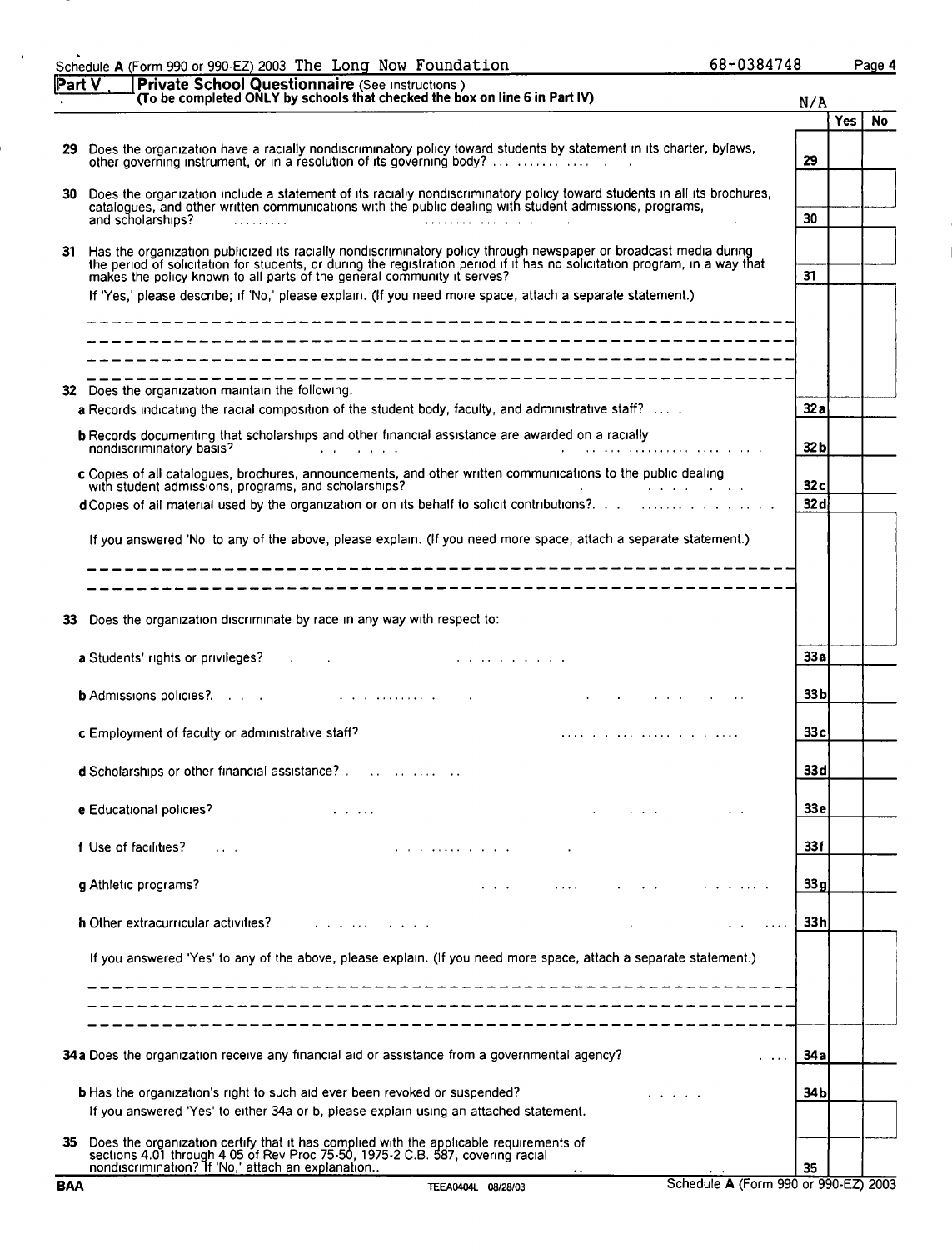|    |                                                                                              | <b>Limits on Lobbying Expenditures</b> |                                                           |                                                | (a)<br>Affiliated group<br>totals                      | (D)<br>To be completed<br>for ALL electing |
|----|----------------------------------------------------------------------------------------------|----------------------------------------|-----------------------------------------------------------|------------------------------------------------|--------------------------------------------------------|--------------------------------------------|
|    |                                                                                              |                                        | (The term 'expenditures' means amounts paid or incurred.) |                                                |                                                        | organizations                              |
| 36 | Total lobbying expenditures to influence public opinion (grassroots lobbying)                |                                        |                                                           |                                                | 36                                                     |                                            |
| 37 | Total lobbying expenditures to influence a legislative body (direct lobbying).               |                                        |                                                           | $\mathbf{r}$ , $\mathbf{r}$ , $\mathbf{r}$     | 37                                                     |                                            |
| 38 | Total lobbying expenditures (add lines 36 and 37).                                           |                                        |                                                           | $\mathbf{r}$ . The second part of $\mathbf{r}$ | 38                                                     |                                            |
| 39 |                                                                                              |                                        |                                                           | <b>Service</b>                                 | 39                                                     |                                            |
| 40 | Total exempt purpose expenditures (add lines 38 and 39)                                      |                                        | .                                                         |                                                | 40                                                     |                                            |
| 41 | Lobbying nontaxable amount. Enter the amount from the following table $-$                    |                                        |                                                           |                                                |                                                        |                                            |
|    | If the amount on line 40 is $-$                                                              |                                        | The lobbying nontaxable amount is $-$                     |                                                |                                                        |                                            |
|    | Not over \$500,000                                                                           | $\cdots$                               | 20% of the amount on line 40.                             |                                                |                                                        |                                            |
|    | Over \$500,000 but not over \$1,000,000.                                                     |                                        | \$100,000 plus 15% of the excess over \$500,000           |                                                |                                                        |                                            |
|    | Over \$1,000,000 but not over \$1,500,000                                                    |                                        | \$175,000 plus 10% of the excess over \$1,000,000         |                                                | 41                                                     |                                            |
|    | Over \$1,500,000 but not over \$17,000,000  \$225,000 plus 5% of the excess over \$1,500,000 |                                        |                                                           |                                                |                                                        |                                            |
|    | Over \$17,000,000.                                                                           | $\mathbf{L}$                           | \$1,000,000                                               |                                                |                                                        |                                            |
| 42 | Grassroots nontaxable amount (enter 25% of line 41)                                          |                                        |                                                           |                                                | 42                                                     |                                            |
| 43 | Subtract line 42 from line 36. Enter -0- if line 42 is more than line 36                     |                                        |                                                           |                                                | 43                                                     |                                            |
| 44 | Subtract line 41 from line 38. Enter -0- if line 41 is more than line 38                     |                                        |                                                           | $\cdots$                                       | 44                                                     |                                            |
|    | Caution: If there is an amount on either line 43 or line 44, you must file Form 4720.        |                                        |                                                           |                                                |                                                        |                                            |
|    |                                                                                              |                                        | See the instructions for lines 45 through 50.)            |                                                | Lobbying Expenditures During 4 - Year Averaging Period |                                            |
|    | Calendar year<br>(or fiscal year                                                             | (a)<br>2003                            | (b)<br>2002                                               | (c)<br>2001                                    | (d)<br>2000                                            | (e)<br>Total                               |
|    | beginning in) ►                                                                              |                                        |                                                           |                                                |                                                        |                                            |
|    | 45 Lobbying nontaxable<br>amount                                                             |                                        |                                                           |                                                |                                                        |                                            |
| 46 | Lobbying ceiling amount<br>$(150\% \text{ of line } 45(e))$                                  |                                        |                                                           |                                                |                                                        |                                            |
|    | 47 Total lobbying<br>expenditures                                                            |                                        |                                                           |                                                |                                                        |                                            |
| 48 | Grassroots non-<br>taxable amount                                                            |                                        |                                                           |                                                |                                                        |                                            |
|    | 49 Grassroots ceiling amount<br>$(150\% \text{ of line } 48(e))$                             |                                        |                                                           |                                                |                                                        |                                            |
|    | 50 Grassroots lobbying                                                                       |                                        |                                                           |                                                |                                                        |                                            |

## Schedule A (Form <sup>990</sup> or 990-EZ) <sup>2003</sup> The Long Now Foundation

<u>Part VI-A I</u>Lobbying Expenditures by Electing Public Charities (See instructions )<br>To be completed ONLY by an eligible organization that filed Form 5768)

Check  $\triangleright$  a  $\blacksquare$  if the organization belongs to an affiliated group N/A Check  $\triangleright$  b  $\blacksquare$  if you checked 'a' and 'limited control' provisions apply.

| 50.<br>Grassroots loppying<br>expenditures                                                                                                                                                                                     |                                                                                           |                                   |       |           |        |
|--------------------------------------------------------------------------------------------------------------------------------------------------------------------------------------------------------------------------------|-------------------------------------------------------------------------------------------|-----------------------------------|-------|-----------|--------|
| Part VI-B   Lobbying Activity by Nonelecting Public Charities                                                                                                                                                                  | (For reporting only by organizations that did not complete Part VI-A) (See instructions.) |                                   |       |           | N/A    |
| During the year, did the organization attempt to influence national, state or local legislation, including any<br>attempt to influence public opinion on a legislative matter or referendum, through the use of.               |                                                                                           |                                   | Yes l | <b>No</b> | Amount |
| a Volunteers                                                                                                                                                                                                                   |                                                                                           | and a series of the series of the |       |           |        |
| <b>b</b> Paid staff or management (Include compensation in expenses reported on lines c through h.)                                                                                                                            |                                                                                           |                                   |       |           |        |
| c Media advertisements.                                                                                                                                                                                                        |                                                                                           |                                   |       |           |        |
| <b>d</b> Mailings to members, legislators, or the public $\cdots$ , $\cdots$ , $\cdots$ , $\cdots$                                                                                                                             |                                                                                           |                                   |       |           |        |
|                                                                                                                                                                                                                                |                                                                                           | $\sim$ $\sim$                     |       |           |        |
| f Grants to other organizations for lobbying purposes . The substitution of the state of the state of the state of the state of the state of the state of the state of the state of the state of the state of the state of the |                                                                                           |                                   |       |           |        |
| <b>g</b> Direct contact with legislators, their staffs, government officials, or a legislative body                                                                                                                            |                                                                                           | <b>Service Control</b>            |       |           |        |
| h Rallies, demonstrations, seminars, conventions, speeches, lectures, or any other means                                                                                                                                       |                                                                                           |                                   |       |           |        |
|                                                                                                                                                                                                                                |                                                                                           |                                   |       |           |        |
| If 'Yes' to any of the above, also attach a statement giving a detailed description of the lobbying activities.                                                                                                                |                                                                                           |                                   |       |           |        |

Schedule A (Form 990 or 990-EZ) 2003

BAA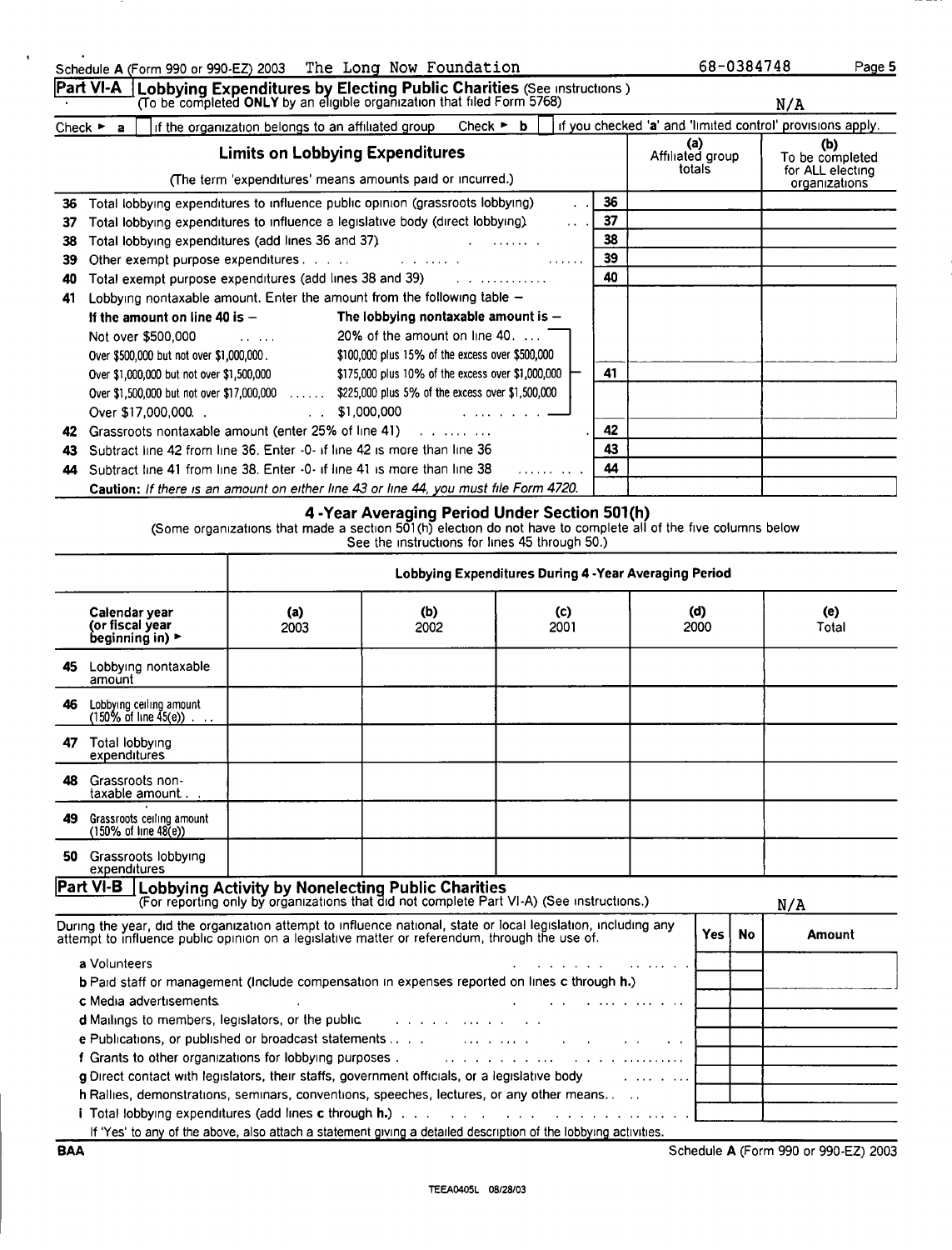| Schedule A (Form 990 or 990-EZ) 2003 The Long Now Foundation |  |  |  |
|--------------------------------------------------------------|--|--|--|
|--------------------------------------------------------------|--|--|--|

 $\ddot{\phantom{1}}$ 

|                | <b>Exempt Organizations</b> (See instructions)        |                                                                                                                 | <b>Part VII J</b> Information Regarding Transfers To and Transactions and Relationships With Noncharitable                                                                                                                                                 |           |              |                |
|----------------|-------------------------------------------------------|-----------------------------------------------------------------------------------------------------------------|------------------------------------------------------------------------------------------------------------------------------------------------------------------------------------------------------------------------------------------------------------|-----------|--------------|----------------|
|                |                                                       |                                                                                                                 | 51 Did the reporting organization directly or indirectly engage in any of the following with any other organization described in section 501(c) of the Code (other than section 501(c) organizations) or in section 527, relat                             |           |              |                |
|                |                                                       | a Transfers from the reporting organization to a noncharitable exempt organization of                           |                                                                                                                                                                                                                                                            |           | <b>Yes</b>   | <b>No</b>      |
|                |                                                       |                                                                                                                 |                                                                                                                                                                                                                                                            | 51 a (i)  |              | $\mathbf{X}$   |
|                | (ii) Other assets .                                   | the contract of the contract of the contract of the contract of the contract of the contract of the contract of | and the company of the company                                                                                                                                                                                                                             | a (ii)    |              | $\overline{X}$ |
|                | <b>b</b> Other transactions:                          |                                                                                                                 |                                                                                                                                                                                                                                                            |           |              |                |
|                |                                                       |                                                                                                                 |                                                                                                                                                                                                                                                            | b(i)      |              | X.             |
|                |                                                       |                                                                                                                 | (ii)Purchases of assets from a noncharitable exempt organization [1] [1] (iii)Purchases of assets from a noncharitable exempt organization [1] [1] $\cdot$ [1] $\cdot$ [1] $\cdot$ [1] $\cdot$ [1] $\cdot$ [1] $\cdot$ [1] $\cdot$ [1] $\cdot$ [1] $\cdot$ | b (ii)    |              | $\overline{X}$ |
|                | (iii)Rental of facilities, equipment, or other assets |                                                                                                                 |                                                                                                                                                                                                                                                            | $b$ (iii) |              | $\mathbf{X}$   |
|                | (iv)Reimbursement arrangements                        | the contract of the contract of the contract of                                                                 |                                                                                                                                                                                                                                                            | b (iv)    |              | $\mathbf x$    |
|                | (v) Loans or loan guarantees                          |                                                                                                                 | and a state of the control of the state of the                                                                                                                                                                                                             | b(v)      |              | $\overline{X}$ |
|                |                                                       |                                                                                                                 |                                                                                                                                                                                                                                                            | b (vi)    |              | $\mathbf{x}$   |
|                |                                                       | c Sharing of facilities, equipment, mailing lists, other assets, or paid employees                              |                                                                                                                                                                                                                                                            | c.        |              | $\overline{X}$ |
|                |                                                       |                                                                                                                 | d If the answer to any of the above is 'Yes,' complete the following schedule Column (b) should always show the fair market value of the goods, other assets, or services given by the reporting organization. If the organiza                             |           |              |                |
| (a)<br>Line no | (b)<br>Amount involved                                | (c)<br>Name of noncharitable exempt organization                                                                | (d)<br>Description of transfers, transactions, and sharing arrangements                                                                                                                                                                                    |           |              |                |
| N/A            |                                                       |                                                                                                                 |                                                                                                                                                                                                                                                            |           |              |                |
|                |                                                       |                                                                                                                 |                                                                                                                                                                                                                                                            |           |              |                |
|                |                                                       |                                                                                                                 |                                                                                                                                                                                                                                                            |           |              |                |
|                |                                                       |                                                                                                                 |                                                                                                                                                                                                                                                            |           |              |                |
|                |                                                       |                                                                                                                 |                                                                                                                                                                                                                                                            |           |              |                |
|                |                                                       |                                                                                                                 |                                                                                                                                                                                                                                                            |           |              |                |
|                |                                                       |                                                                                                                 |                                                                                                                                                                                                                                                            |           |              |                |
|                |                                                       |                                                                                                                 |                                                                                                                                                                                                                                                            |           |              |                |
|                |                                                       |                                                                                                                 |                                                                                                                                                                                                                                                            |           |              |                |
|                |                                                       |                                                                                                                 |                                                                                                                                                                                                                                                            |           |              |                |
|                |                                                       |                                                                                                                 |                                                                                                                                                                                                                                                            |           |              |                |
|                |                                                       |                                                                                                                 |                                                                                                                                                                                                                                                            |           |              |                |
|                |                                                       |                                                                                                                 |                                                                                                                                                                                                                                                            |           |              |                |
|                |                                                       |                                                                                                                 |                                                                                                                                                                                                                                                            |           |              |                |
|                |                                                       |                                                                                                                 |                                                                                                                                                                                                                                                            |           |              |                |
|                |                                                       |                                                                                                                 |                                                                                                                                                                                                                                                            |           |              |                |
|                |                                                       |                                                                                                                 |                                                                                                                                                                                                                                                            |           |              |                |
|                | <b>b</b> If 'Yes,' complete the following schedule.   | described in section 501(c) of the Code (other than section $501(c)(3)$ ) or in section 527?                    | 52a Is the organization directly or indirectly affiliated with, or related to, one or more tax-exempt organizations                                                                                                                                        |           | Yes $ X $ No |                |
|                | (a)<br>Name of organization                           | (b)<br>Type of organization                                                                                     | (c)<br>Description of relationship                                                                                                                                                                                                                         |           |              |                |
| N/A            |                                                       |                                                                                                                 |                                                                                                                                                                                                                                                            |           |              |                |
|                |                                                       |                                                                                                                 |                                                                                                                                                                                                                                                            |           |              |                |
|                |                                                       |                                                                                                                 |                                                                                                                                                                                                                                                            |           |              |                |
|                |                                                       |                                                                                                                 |                                                                                                                                                                                                                                                            |           |              |                |
|                |                                                       |                                                                                                                 |                                                                                                                                                                                                                                                            |           |              |                |
|                |                                                       |                                                                                                                 |                                                                                                                                                                                                                                                            |           |              |                |
|                |                                                       |                                                                                                                 |                                                                                                                                                                                                                                                            |           |              |                |
|                |                                                       |                                                                                                                 |                                                                                                                                                                                                                                                            |           |              |                |
|                |                                                       |                                                                                                                 |                                                                                                                                                                                                                                                            |           |              |                |
|                |                                                       |                                                                                                                 |                                                                                                                                                                                                                                                            |           |              |                |
|                |                                                       |                                                                                                                 |                                                                                                                                                                                                                                                            |           |              |                |
|                |                                                       |                                                                                                                 |                                                                                                                                                                                                                                                            |           |              |                |
|                |                                                       |                                                                                                                 |                                                                                                                                                                                                                                                            |           |              |                |
|                |                                                       |                                                                                                                 |                                                                                                                                                                                                                                                            |           |              |                |
|                |                                                       |                                                                                                                 |                                                                                                                                                                                                                                                            |           |              |                |

68-0384748 Page 6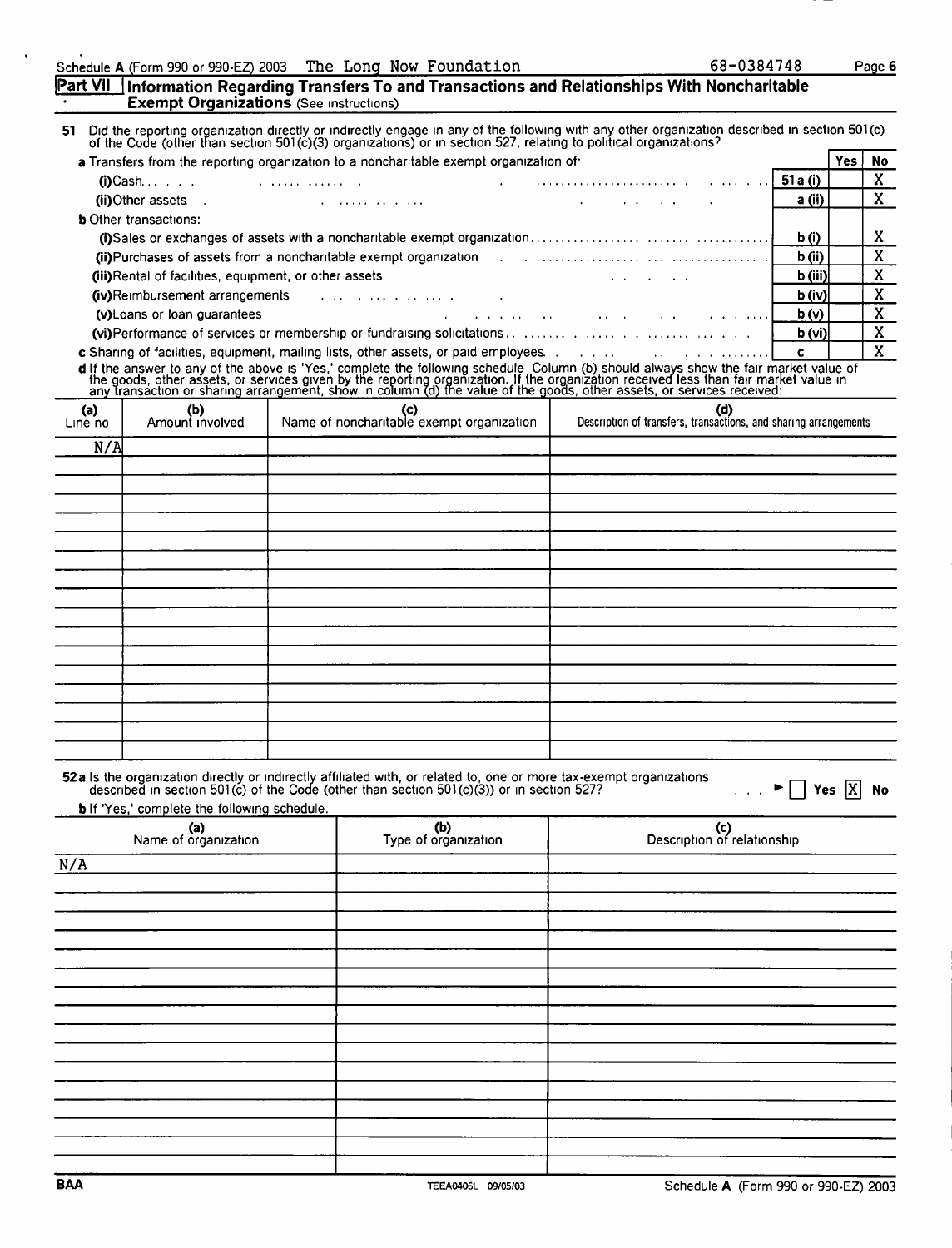| 2003                                                                                                                                              | <b>Federal Statements</b>                                                                                                                                                                                                                          | Page 1                                                              |
|---------------------------------------------------------------------------------------------------------------------------------------------------|----------------------------------------------------------------------------------------------------------------------------------------------------------------------------------------------------------------------------------------------------|---------------------------------------------------------------------|
|                                                                                                                                                   | The Long Now Foundation                                                                                                                                                                                                                            | 68-0384748                                                          |
| <b>Statement 1</b><br>Form 990, Part I, Line 8<br><b>Net Gain (Loss) from Noninventory Sales</b>                                                  |                                                                                                                                                                                                                                                    |                                                                     |
| <u>Publicly Traded Securities</u>                                                                                                                 |                                                                                                                                                                                                                                                    |                                                                     |
| Gross Sales Price:<br>Cost or Other Basis:                                                                                                        | 59,365.<br>57,355.                                                                                                                                                                                                                                 |                                                                     |
|                                                                                                                                                   | Total Gain (Loss) Publicly Traded Securities \$                                                                                                                                                                                                    | 2,010.                                                              |
|                                                                                                                                                   | Total Net Gain (Loss) From Noninventory Sales $\overline{S}$                                                                                                                                                                                       | 2,010.                                                              |
| <b>Statement 2</b><br>Form 990, Part I, Line 10<br><b>Gross Profit (Loss) From Sales Of Inventory</b>                                             |                                                                                                                                                                                                                                                    |                                                                     |
| CDs and Other Merchandise <b>CDs</b> and Other Merchandise                                                                                        | \$.<br>and the company of the company of the company of the company of the company of                                                                                                                                                              | 14,792.                                                             |
|                                                                                                                                                   | S.<br>Gross Sales<br>Less Returns & Allowances<br>Net Sales<br>Less Cost Of Goods Sold<br>Gross Profit From Sales Of Inventory<br>2000 March 2000 March 2000 March 2000 March 2000 March 2000 March 2000 March 2000<br>$\overline{\boldsymbol{s}}$ | 14,792.<br>$\overline{\phantom{0}}$<br>14, 792.<br>8,064.<br>6,728. |
| <b>Statement 3</b><br>Form 990, Part II, Line 43<br><b>Other Expenses</b>                                                                         |                                                                                                                                                                                                                                                    |                                                                     |
|                                                                                                                                                   | (A)<br>(B)<br>(C)<br>Program<br>Management<br><b>Total</b><br>Services & General Fundraising                                                                                                                                                       | (D)                                                                 |
| Auto Expense<br>Bank Charges<br>Computer Services<br>Consulting Fees<br>Dues & Subscriptions                                                      | 578.<br>578.<br>168.<br>251.<br>419.<br>210.<br>3,701.<br>3,911.<br>18,422.<br>283,095.<br>244,581.<br>45.<br>45.<br>4,868.<br>4,868.                                                                                                              | 20,092.                                                             |
| Insurance<br>Licenses & Registrations<br>Merchant Charges<br>Office Expenses<br>Payroll Processing Fees<br>Professional Fees<br>Real Estate Taxes | 45.<br>45.<br>752.<br>1,534.<br>782.<br>598.<br>4,498.<br>5,294.<br>1,801.<br>1,801.<br>31,355.<br>28,471.<br>2,884.<br>220.<br>220.<br>7,673.<br>7,673.                                                                                           | 198.                                                                |
| Workers Comp Insurance                                                                                                                            | Total $\frac{1}{5}$ 340,838. $\frac{1}{5}$ 275,075. $\frac{1}{5}$<br>45, 473.                                                                                                                                                                      | 20, 290.                                                            |
|                                                                                                                                                   |                                                                                                                                                                                                                                                    |                                                                     |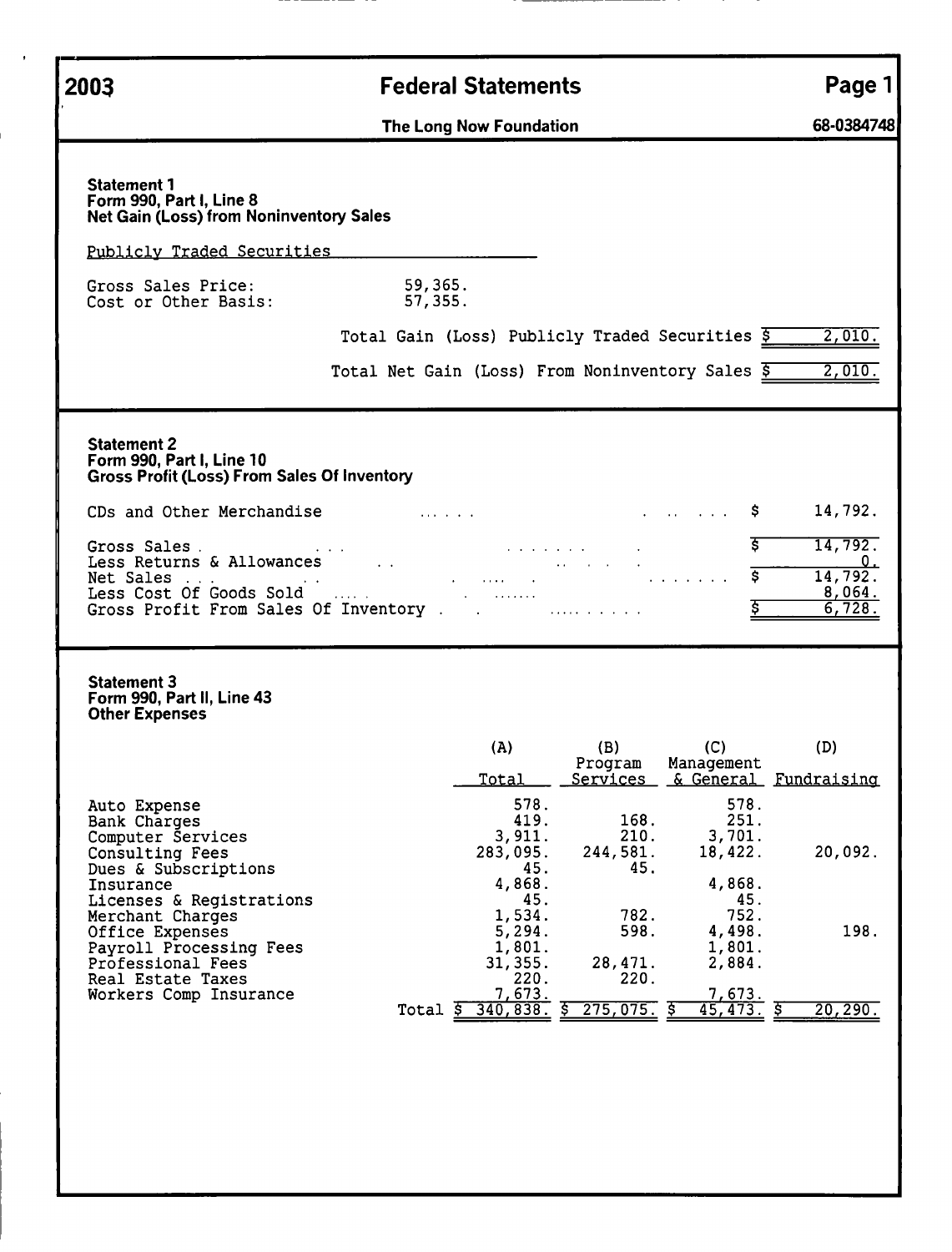| 2003                                     | <b>Federal Statements</b>                                                                                                                                                                                                            | Page 2                                                             |
|------------------------------------------|--------------------------------------------------------------------------------------------------------------------------------------------------------------------------------------------------------------------------------------|--------------------------------------------------------------------|
|                                          | The Long Now Foundation                                                                                                                                                                                                              | 68-0384748                                                         |
| <b>Statement 4</b><br>Form 990, Part III | <b>Organization's Primary Exempt Purpose</b><br>The fostering of long-term perspective and responsibility                                                                                                                            |                                                                    |
| <b>Statement 5</b>                       | Form 990, Part III, Line a<br><b>Statement of Program Service Accomplishments</b>                                                                                                                                                    |                                                                    |
|                                          | Description                                                                                                                                                                                                                          | Program<br>Service<br>Grants and<br>Allocations<br><b>Expenses</b> |
|                                          | Construction of 10,000 year clock: Design and construction<br>of a mechanical clock powered by seasonal temperature<br>changes; a clock which ticks once a year, bongs once a<br>century and whose cuckoo comes out every millenium. | 397, 166.                                                          |
|                                          | The Rosetta Project: A global collaboration of language<br>specialists and native speakers working to develop a con<br>temporary version of the historic Rosetta Stone.                                                              | 75,566.                                                            |
|                                          | Weather Station: Construction of a weather station in<br>eastern Nevada which uses a five digit dates to solve the<br>deca-millennium bug which will come into effect in<br>approximately 800 years.                                 | 424.                                                               |
| project.                                 | Long Server: Long term digital data storage research                                                                                                                                                                                 | 229.                                                               |
| thinking                                 | Seminars: Hosting of monthly seminar series on long term                                                                                                                                                                             | 30,514.                                                            |
|                                          | Timeline Software Project: Creation of an open source long<br>term timeline tool                                                                                                                                                     | 7,117.                                                             |
|                                          |                                                                                                                                                                                                                                      | 511,016.<br>०. इ                                                   |
| <b>Statement 6</b>                       | Form 990, Part IV, Line 57<br><b>Land, Buildings, and Equipment</b><br><b>Basis</b><br>Category                                                                                                                                      | <b>Book</b><br>Accum.<br><u>Value</u><br>Deprec.                   |
| Land                                     | 135,800.<br>\$<br>ङ<br>Total<br>135,800.                                                                                                                                                                                             | 135,800.<br>ᡕ.<br>135,800                                          |
|                                          |                                                                                                                                                                                                                                      |                                                                    |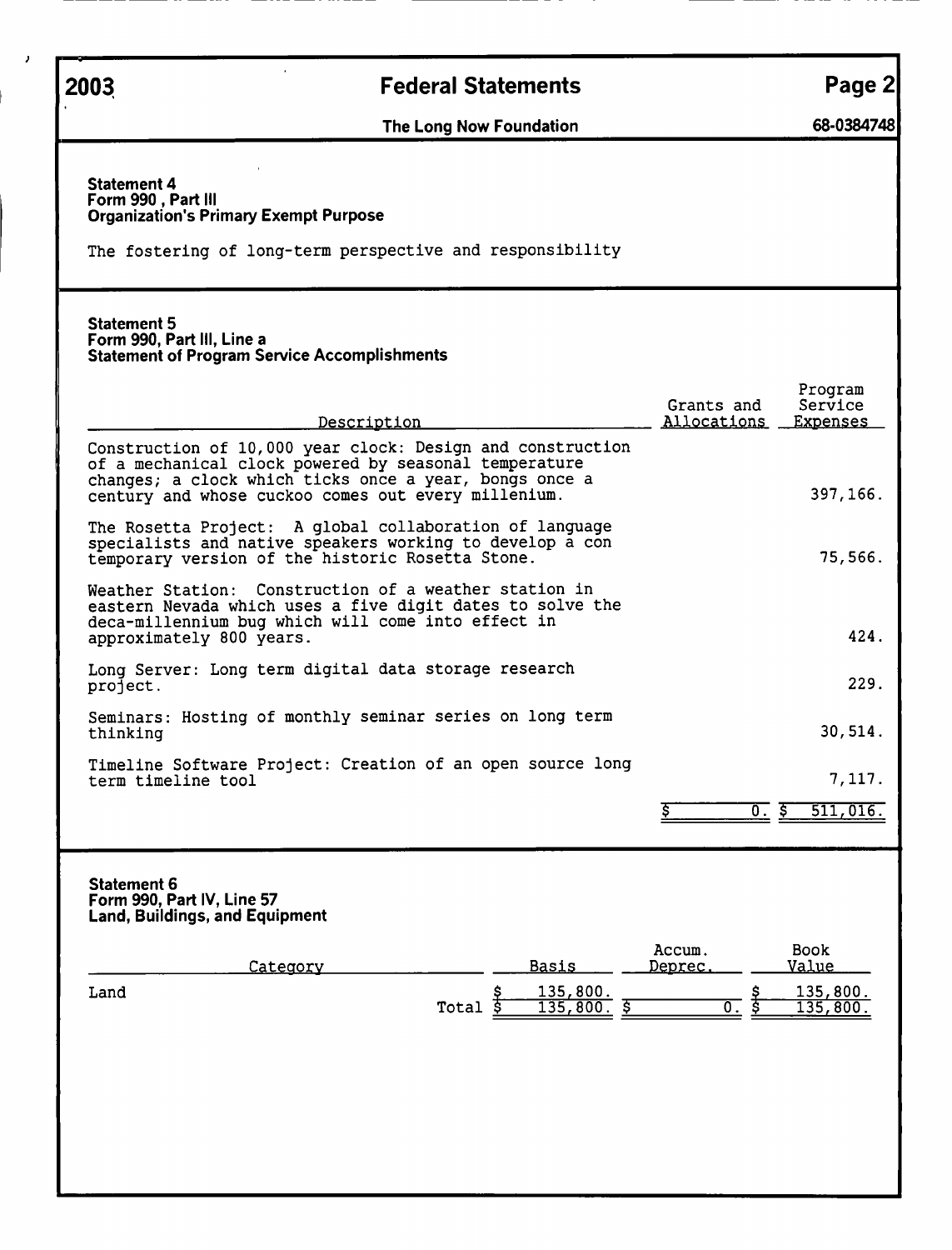| 2003                                                                                                                   | <b>Federal Statements</b>                      |                  |                                               | Page 3                 |
|------------------------------------------------------------------------------------------------------------------------|------------------------------------------------|------------------|-----------------------------------------------|------------------------|
|                                                                                                                        | The Long Now Foundation                        |                  |                                               | 68-0384748             |
| <b>Statement 7</b><br>Form 990, Part IV, Line 58<br><b>Other Assets</b><br>Due from Long Bets .                        | $\sim 100$                                     |                  | $\sim 100$ km s $^{-1}$<br>Total              | <u>7,699.</u><br>7,699 |
| <b>Statement 8</b><br>Form 990, Part IV, Line 65<br><b>Other Liabilities</b><br>Credit Card Payable                    |                                                | and construction | Total $\overline{s}$                          | 3,241.                 |
| <b>Statement 9</b><br>Form 990, Part V<br>List of Officers, Directors, Trustees, and Key Employees<br>Name and Address | Title and<br>Average Hours<br>Per Week Devoted | Compen-          | Contri-<br>bution to<br>sation EBP & DC Other | Expense<br>Account/    |
| Stewart Brand<br>P.O. Box 29462<br>San Francisco, CA 94129                                                             | Co-Chairman<br>$\star$<br>Part-Time            | $\mathsf{S}$     | $6,250.$ \$<br>$0.$ \$                        | 0.                     |
| W. Daniel Hillis<br>P.O. Box 29462<br>San Francisco, CA 94129                                                          | Co-Chairman<br>Part-Time                       | 0.               | 0.                                            | 0.                     |
| Esther Dyson<br>P.O. Box 29462<br>San Francisco, CA 94129                                                              | Director<br>Part-Time                          | 0.               | 0.                                            | О.                     |
| Paul Saffo<br>P.O. Box 29462<br>San Francisco, CA 94129                                                                | Director<br>Part-Time                          | $\mathbf{0}$ .   | 0.                                            | 0.                     |
| Kevin Kelly<br>P.0. Box 29462<br>San Francisco, CA 94129                                                               | Secretary<br>Part-Time                         | $0$ .            | 0.                                            | 0.                     |
| Doug Carlston<br>P.O. Box 29462<br>San Francisco, CA 94129                                                             | Director<br>Part-Time                          | $\mathbf 0$ .    | 0.                                            | 0.                     |
| Peter Schwartz<br>P.O. Box 29462<br>San Francisco, CA 94129                                                            | Director<br>Part-Time                          | 0.               | 0.                                            | 0.                     |
| Brian Eno<br>P.O. Box 29462<br>San Francisco, CA 94129                                                                 | Director<br>Part-Time                          | 0.               | 0.                                            | 0.                     |
| *Compensation as employee, not as Board Member.                                                                        |                                                |                  |                                               |                        |

- - - - ---

 $\lambda$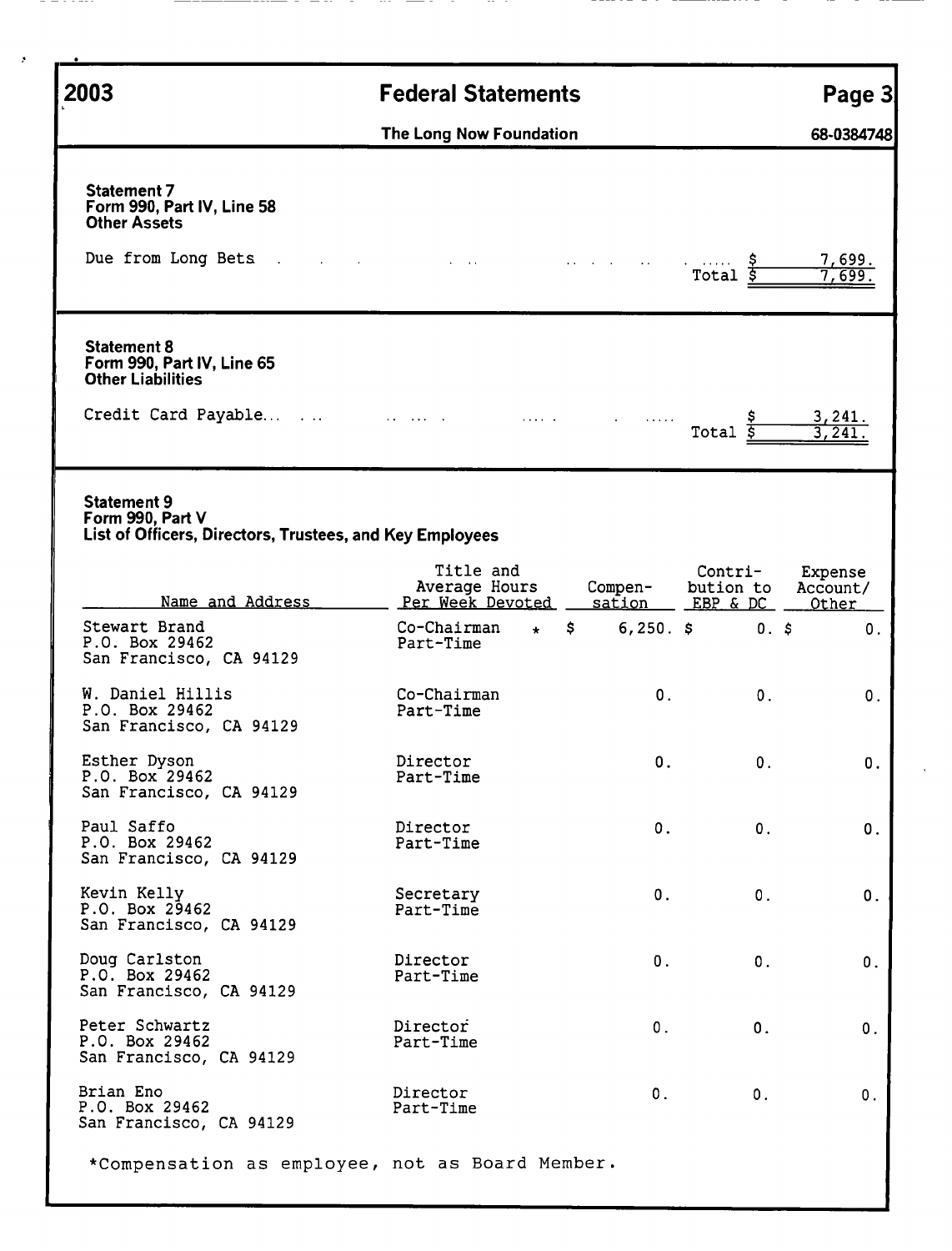,

# .2003 Federal Statements Page 4

The Long Now Foundation 68-0384748

| Name and Address                                                                                                                                                                                                                                                                                                                                | Title and<br>Average Hours<br>Per Week Devoted      |                       | <u>sation</u>    | Contri-<br>Compen- bution to<br>EBP & DC | Expense<br>Account/<br>Other     |
|-------------------------------------------------------------------------------------------------------------------------------------------------------------------------------------------------------------------------------------------------------------------------------------------------------------------------------------------------|-----------------------------------------------------|-----------------------|------------------|------------------------------------------|----------------------------------|
| Michael Keller<br>P.O. Box 29462<br>San Francisco, CA 94129                                                                                                                                                                                                                                                                                     | Director<br>Part-Time                               | \$                    |                  | 0.5<br>$0.$ \$                           | 0.                               |
| Roger Kennedy<br>$P.\bar{O}$ . Box 29462<br>San Francisco, CA 94129                                                                                                                                                                                                                                                                             | Emeritus Member<br>Part-Time                        |                       | 0.               | 0.                                       | 0.                               |
| Alexander Rose<br>P.O. Box 29462<br>San Francisco, CA 94129                                                                                                                                                                                                                                                                                     | Executive Direc $\star$ 88,397. 2,985.<br>Full-Time |                       |                  |                                          | 0.                               |
| Mitchell Kapor<br>P.0. Box 29462<br>San Francisco, CA 94129                                                                                                                                                                                                                                                                                     | Director<br>Part-Time                               |                       | 0.               | 0.                                       | 0.                               |
| David Rumsey                                                                                                                                                                                                                                                                                                                                    | Director                                            |                       | $\mathbf{0}$ .   | 0.                                       | 0.                               |
|                                                                                                                                                                                                                                                                                                                                                 | None                                                |                       |                  |                                          |                                  |
|                                                                                                                                                                                                                                                                                                                                                 |                                                     | $Total$ $\frac{1}{5}$ | $94,647.$ \$     | $2,985.$ \$                              |                                  |
| Revenue from a moderation and curation of the Endangered Language Fund<br>internet chat room whose topic of the Rosetta Stone and endangered                                                                                                                                                                                                    | Explanation of Activities                           |                       |                  |                                          |                                  |
| languages relate to the Organization's exempt purpose.<br>Incidental sales of CDs of the Clock's chimes and other merchandise<br>related to long-term perspective and responsibility.                                                                                                                                                           |                                                     |                       |                  |                                          |                                  |
|                                                                                                                                                                                                                                                                                                                                                 |                                                     |                       |                  |                                          |                                  |
| P.0. Box 29462<br>San Francisco, CA 94129<br>*Compensation as employee, not as Board Member.<br><b>Statement 10</b><br>Form 990, Part VIII<br><b>Relationship of Activities to the Accomplishment of Exempt Purposes</b><br>Line #<br>93a<br>102<br><b>Statement 11</b><br>Schedule A, Part IV-A, Line 22<br><b>Other Income</b><br>Description | (a) 2002<br>(b) 2001                                |                       | <u>(c) 2000 </u> | <u>(d) 1999 </u>                         | $\overline{0}$ .<br>Total<br>(e) |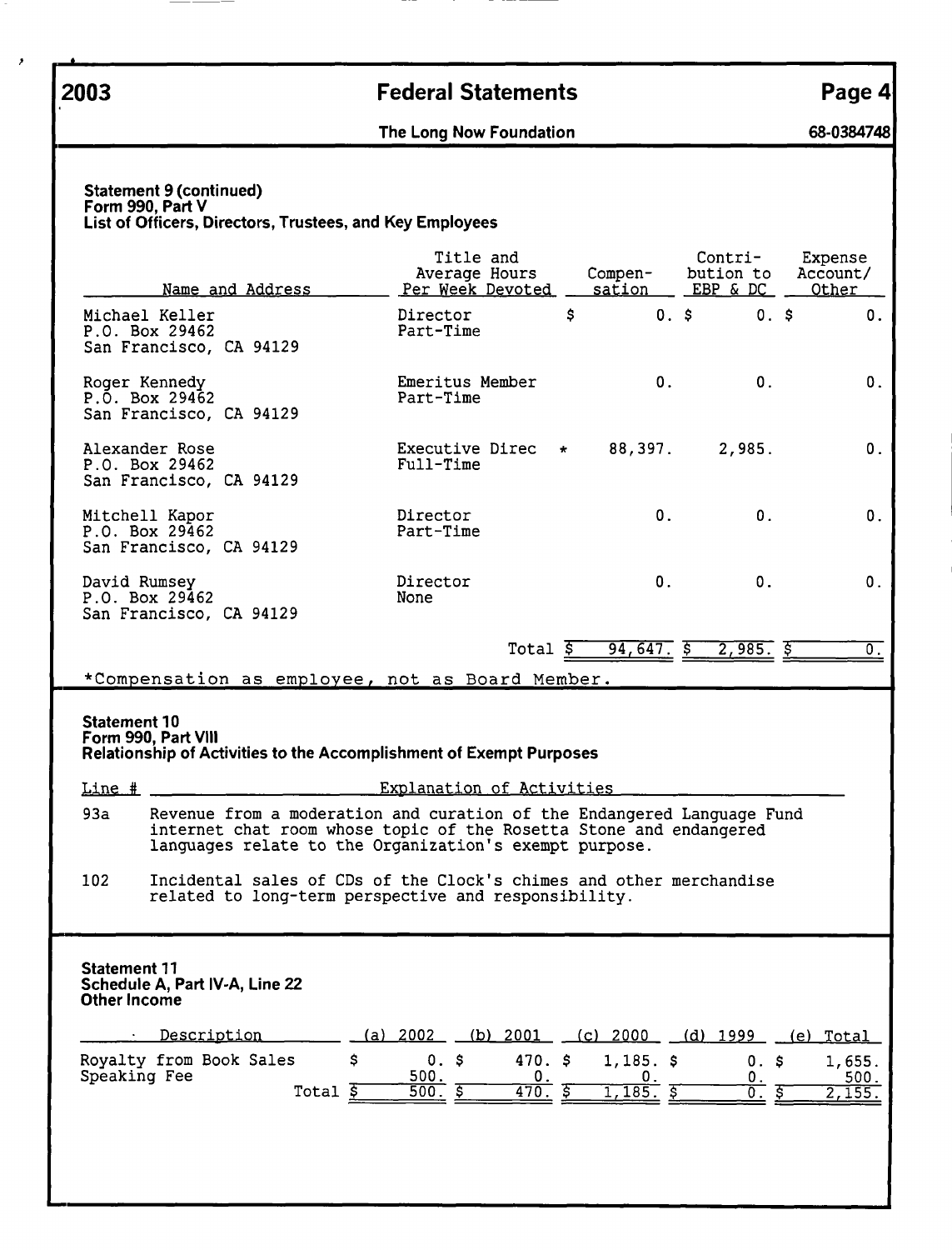| ⊦orm <b>⊖C</b><br>(December 2000)                      |                                                                 | Application for Extension of Time to File an<br><b>Exempt Organization Return</b>                                                                                                                                                                         |                                                                                                              |                                |                                   |              | OMB No 1545-1709 |         |                                       |
|--------------------------------------------------------|-----------------------------------------------------------------|-----------------------------------------------------------------------------------------------------------------------------------------------------------------------------------------------------------------------------------------------------------|--------------------------------------------------------------------------------------------------------------|--------------------------------|-----------------------------------|--------------|------------------|---------|---------------------------------------|
| Department of the Treasury<br>Internal Revenue Service |                                                                 |                                                                                                                                                                                                                                                           | File a separate application for each return.                                                                 |                                |                                   |              |                  |         |                                       |
|                                                        |                                                                 |                                                                                                                                                                                                                                                           | If you are filing for an Automatic 3-Month Extension, complete only Part I and check this box                |                                |                                   |              |                  |         | ►  X                                  |
|                                                        |                                                                 | If you are filing for an Additional (not automatic) 3-Month Extension, complete only Part II (on page 2 of this form)                                                                                                                                     |                                                                                                              |                                |                                   |              |                  |         |                                       |
| Form 8868.                                             |                                                                 | Note: Do not complete Part II unless you have already been granted an automatic 3-month extension on a previously filed                                                                                                                                   |                                                                                                              |                                |                                   |              |                  |         |                                       |
|                                                        |                                                                 | <b>Partitle Automatic 3-Month Extension of Time -</b> Only submit original (no copies needed)<br>Note: Form 990-T corporations requesting an automatic 6-month extension - check this box and complete Part I only                                        |                                                                                                              |                                |                                   |              |                  |         |                                       |
|                                                        |                                                                 | All other corporations (including Form 990-C filers) must use Form 7004 to request an extension of time to file income tax returns Partnerships,<br>REMICs and trusts must use Form 8736 to request an extension of time to file Form 1065, 1066, or 1041 |                                                                                                              |                                |                                   |              |                  |         |                                       |
| Name of Exempt Organization                            |                                                                 |                                                                                                                                                                                                                                                           |                                                                                                              |                                |                                   |              |                  |         | <b>Employer Identification number</b> |
| Type or                                                |                                                                 |                                                                                                                                                                                                                                                           |                                                                                                              |                                |                                   |              |                  |         |                                       |
| print<br>File by the <b>F</b>                          |                                                                 | The Long Now Foundation                                                                                                                                                                                                                                   |                                                                                                              |                                |                                   |              |                  |         | 68-0384748                            |
| due date for<br>filing your                            |                                                                 | Number, street, and room or suite number If a P O box, see instructions                                                                                                                                                                                   |                                                                                                              |                                |                                   |              |                  |         |                                       |
| return. See                                            | P.O. Box 29462                                                  | City town or post office For a foreign address, see instructions                                                                                                                                                                                          |                                                                                                              |                                |                                   |              |                  |         |                                       |
| instructions                                           |                                                                 |                                                                                                                                                                                                                                                           |                                                                                                              |                                |                                   |              |                  | state   | ZIP code                              |
|                                                        |                                                                 | San Francisco, CA 94129                                                                                                                                                                                                                                   |                                                                                                              |                                |                                   |              |                  |         |                                       |
| IXI Form 990                                           |                                                                 | Check type of return to be filed (file a separate application for each return):                                                                                                                                                                           | Form 990-T (corporation)                                                                                     |                                |                                   |              | Form 4720        |         |                                       |
|                                                        |                                                                 |                                                                                                                                                                                                                                                           |                                                                                                              |                                |                                   |              |                  |         |                                       |
| Form 990-BL<br>Form 990-EZ                             |                                                                 |                                                                                                                                                                                                                                                           | Form 990-T (Section 401(a) or 408(a) trust)<br>Form 5227<br>Form 990-T (trust other than above)<br>Form 6069 |                                |                                   |              |                  |         |                                       |
| Form 990-PF                                            |                                                                 |                                                                                                                                                                                                                                                           | Form 1041-A<br>Form 8870                                                                                     |                                |                                   |              |                  |         |                                       |
|                                                        |                                                                 | If the organization does not have an office or place of business in the United States, check this box                                                                                                                                                     |                                                                                                              |                                |                                   |              |                  |         |                                       |
|                                                        | check this box $\blacktriangleright$                            | If this is for a Group Return, enter the organization's four digit Group Exemption Number (GEN)<br>If it is for part of the group, check this box $\blacktriangleright$ and attach a list with the names and EINs of all members                          |                                                                                                              |                                |                                   |              |                  |         | If this is for the whole group,       |
|                                                        | the extension will cover                                        |                                                                                                                                                                                                                                                           |                                                                                                              |                                |                                   |              |                  |         |                                       |
|                                                        |                                                                 | 1 I request an automatic 3-month (6-month, for 990-T corporation) extension of time until                                                                                                                                                                 |                                                                                                              |                                |                                   |              | 8/15             | 20 04 . |                                       |
|                                                        |                                                                 | to file the exempt organization return for the organization named above. The extension is for the organization's return for                                                                                                                               |                                                                                                              |                                |                                   |              |                  |         |                                       |
|                                                        | $ X $ calendar year 20 03 or<br>tax year beginning              |                                                                                                                                                                                                                                                           | , 20 , and ending                                                                                            |                                |                                   | . 20         |                  |         |                                       |
| z                                                      |                                                                 | If this tax year is for less than 12 months, check reason: $\parallel$   initial return                                                                                                                                                                   |                                                                                                              |                                |                                   | Final return |                  |         | Change in accounting period           |
|                                                        |                                                                 |                                                                                                                                                                                                                                                           |                                                                                                              |                                |                                   |              |                  |         |                                       |
|                                                        |                                                                 | 3a If this application is for Form 990-BL, 990-PF, 990-T, 4720, or 6069, enter the tentative tax, less any                                                                                                                                                |                                                                                                              |                                |                                   |              |                  |         | О.                                    |
|                                                        |                                                                 | b If this application is for Form 990-PF or 990-T, enter any refundable credits and estimated tax payments made<br>Include any prior year overpayment allowed as a credit.                                                                                |                                                                                                              |                                |                                   |              |                  |         |                                       |
|                                                        |                                                                 | c Balance Due. Subtract line 3b from line 3a. Include your payment with this form, or, if required, deposit with FTD coupon or, if required, by using EFTPS (Electronic Federal Tax Payment System) See instructions                                      |                                                                                                              |                                |                                   |              |                  |         | О.                                    |
|                                                        |                                                                 |                                                                                                                                                                                                                                                           |                                                                                                              |                                | <b>Signature and Verification</b> |              |                  |         |                                       |
|                                                        | complete, and that I am authorized to prepare this form         | Under penalties of perjury, I declare that I have examined this return, including accompanying schedules and statements, and to the best of my knowledge and belief, it is true, correct, and                                                             |                                                                                                              |                                |                                   |              |                  |         |                                       |
| Signature                                              |                                                                 |                                                                                                                                                                                                                                                           |                                                                                                              | Title $\overline{\phantom{a}}$ | 0.P A                             |              |                  |         |                                       |
|                                                        | <b>BAA For Paperwork Reduction Act Notice see instructions.</b> |                                                                                                                                                                                                                                                           |                                                                                                              |                                |                                   |              |                  |         |                                       |

 $\bar{\bar{1}}$ 

 $\ddot{\phantom{a}}$ 

 $\mathcal{A}$ 

 $\frac{1}{2}$